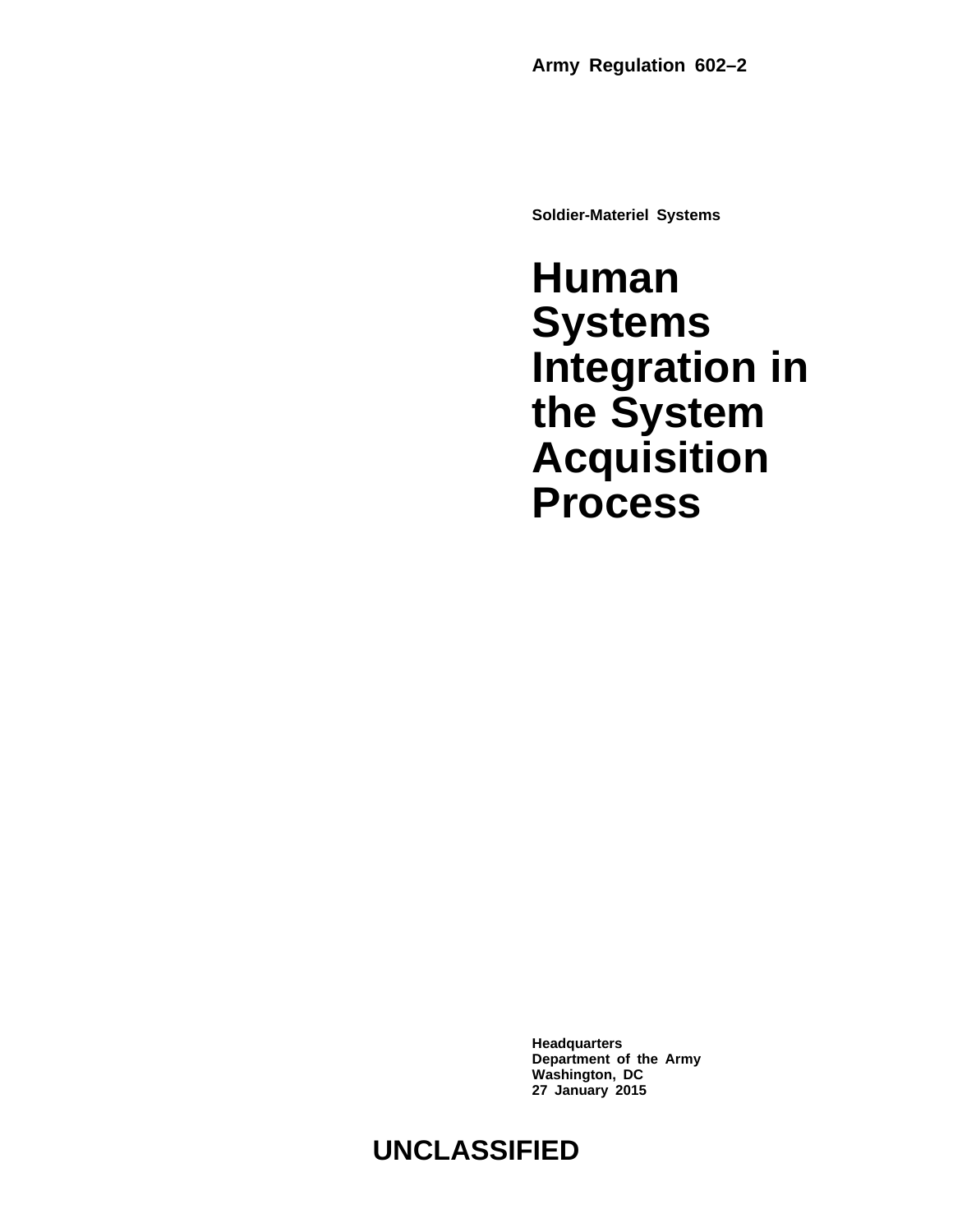# *SUMMARY of CHANGE*

AR 602–2 Human Systems Integration in the System Acquisition Process

This rapid action revision, dated 27 January 2015--

- o Changes the name of this regulation from "Manpower and Personnel Integration in the System Acquisition Process" to "Human Systems Integration in the System Acquisition Process" (cover).
- o Removes sentence "Ensure application of MANPRINT methodologies to hardware and software development, modification, and acquisition programs that come under the responsibility of information technology systems" (formerly para 2- 4b).
- o Replaces the term "Manpower and Personnel Integration" with the term "Human Systems Integration" (throughout).
- o Replaces the term "MANPRINT" with "HSI" or "Army HSI" where appropriate (throughout).
- o Changes the office symbol from "DAPE-MR" to "DAPE-HSI" (throughout).
- o Changes the term "System Manpower and Personnel Integration Management Plan (SMMP)" to "Human Systems Integration Plan (HSIP)" (throughout).
- o Changes "U.S. Army Combat Readiness/Safety Center" to "Combat Readiness Center" (throughout).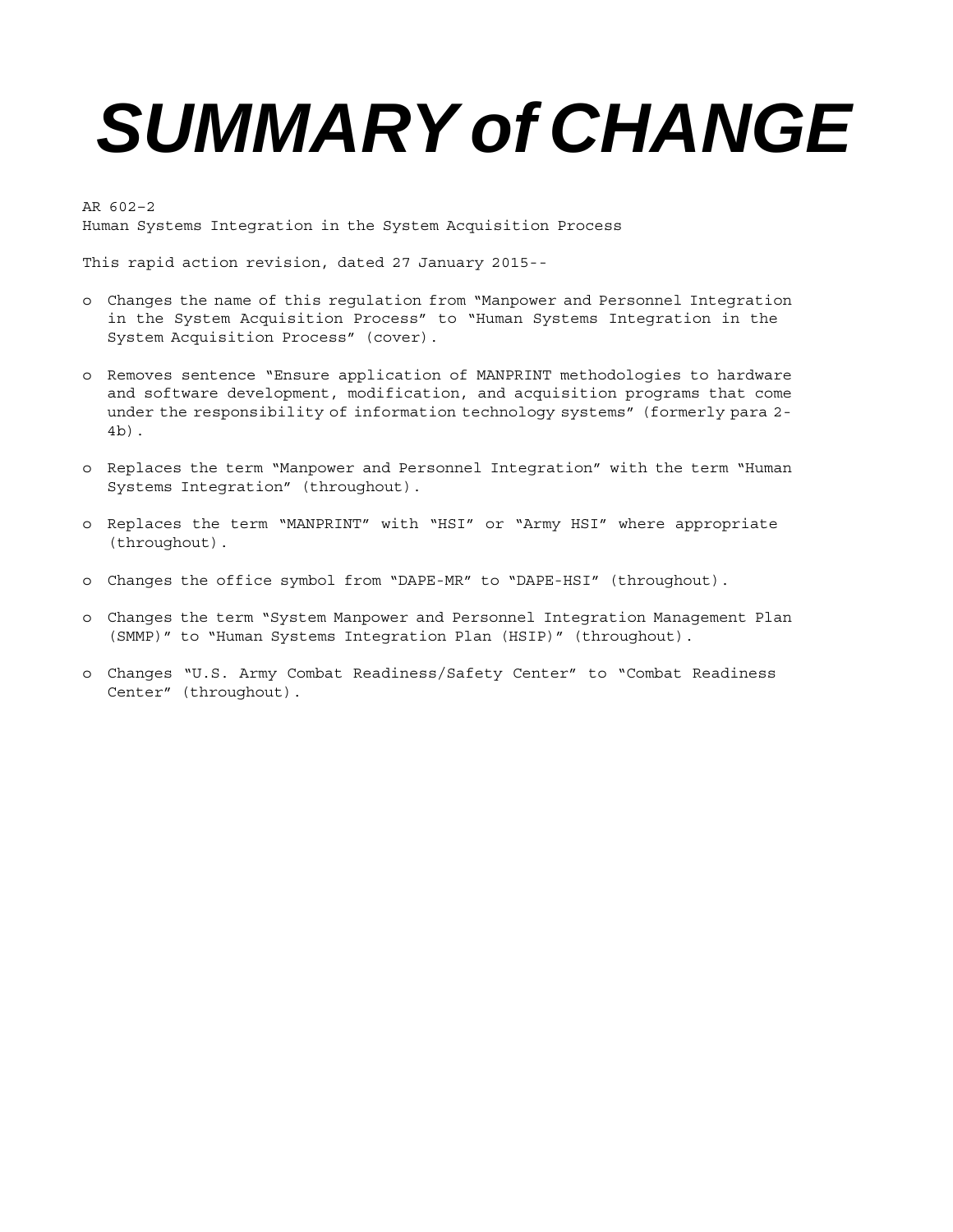**Headquarters Department of the Army Washington, DC 27 January 2015**

**Effective 27 February 2015**

# **Soldier-Materiel Systems**

# **Human Systems Integration in the System Acquisition Process**

By Order of the Secretary of the Army:

**RAYMOND T. ODIERNO** General, United States Army **Chief of Staff** 

Official:

**GERALD B. O'KEEFE** Administrative Assistant to the Secretary of the Army

**History.** This publication is a rapid action revision. The portions affected by this revision are listed in the summary of change.

**Summary.** This regulation on Army Human Systems Integration implements Department of Defense Instruction 5000.02.

**Applicability.** This regulation applies to the Active Army, the Army National Guard/Army National Guard of the United States, and the U.S. Army Reserve.

**Proponent and exception authority.** The proponent for this regulation is the Deputy Chief of Staff, G–1. The proponent has the authority to approve exceptions or waivers to this regulation that are consistent with controlling law and regulations. The proponent may delegate this approval authority, in writing, to a division chief within the proponent agency or its direct reporting unit or field operating agency in the grade of colonel or the civilian equivalent. Activities may request a waiver to this regulation by providing justification that includes a full analysis of the expected benefits and must include formal review by the activity's senior legal officer. All waiver requests will be endorsed by the commander or senior leader of the requesting activity and forwarded through their higher headquarters to the policy proponent. Refer to AR 25–30 for specific guidance.

**Army internal control process.** This regulation contains internal controls and identifies key internal controls that must be evaluated (see appendix B).

**Supplementation.** Supplementation of this regulation and establishment of command and local forms are prohibited without prior approval from Deputy Chief of Staff, G–1 (DAPE–HSI), 300 Army Pentagon, Washington, DC 20310–0300.

**Suggested improvements.** Users are invited to send comments and suggested improvements on DA Form 2028 (Recommended Changes to Publications and Blank Forms) directly to Deputy Chief of Staff, G–1 (DAPE–HSI), 300 Army Pentagon, Washington, DC 20310–0300.

**Distribution.** This publication is available in electronic media only and is intended for command levels D and E for the Active Army, the Army National Guard/Army National Guard of the United States, and the U.S. Army Reserve.

**Contents** (Listed by paragraph and page number)

# **Chapter 1**

**Introduction,** *page 1* Purpose • 1–1, *page 1* References • 1–2, *page 1* Explanation of abbreviations and terms • 1–3, *page 1* Responsibilities • 1–4, *page 1* The Army Human Systems Integration Program • 1–5, *page 1* Filing and recordkeeping • 1–6, *page 2*

# **Chapter 2 Responsibilities,** *page 2*

*Section I*

*Headquarters, Department of the Army Elements, page 2* Assistant Secretary of the Army (Acquisition, Logistics and Technology) • 2–1, *page 2* Assistant Secretary of the Army (Installations, Energy, and Environment) • 2–2, *page 2* Assistant Secretary of the Army (Manpower and Reserve Affairs) • 2–3, *page 2*

\*This regulation supersedes AR 602–2, dated 31 January 2014.

AR 602–2 • 27 January 2015 i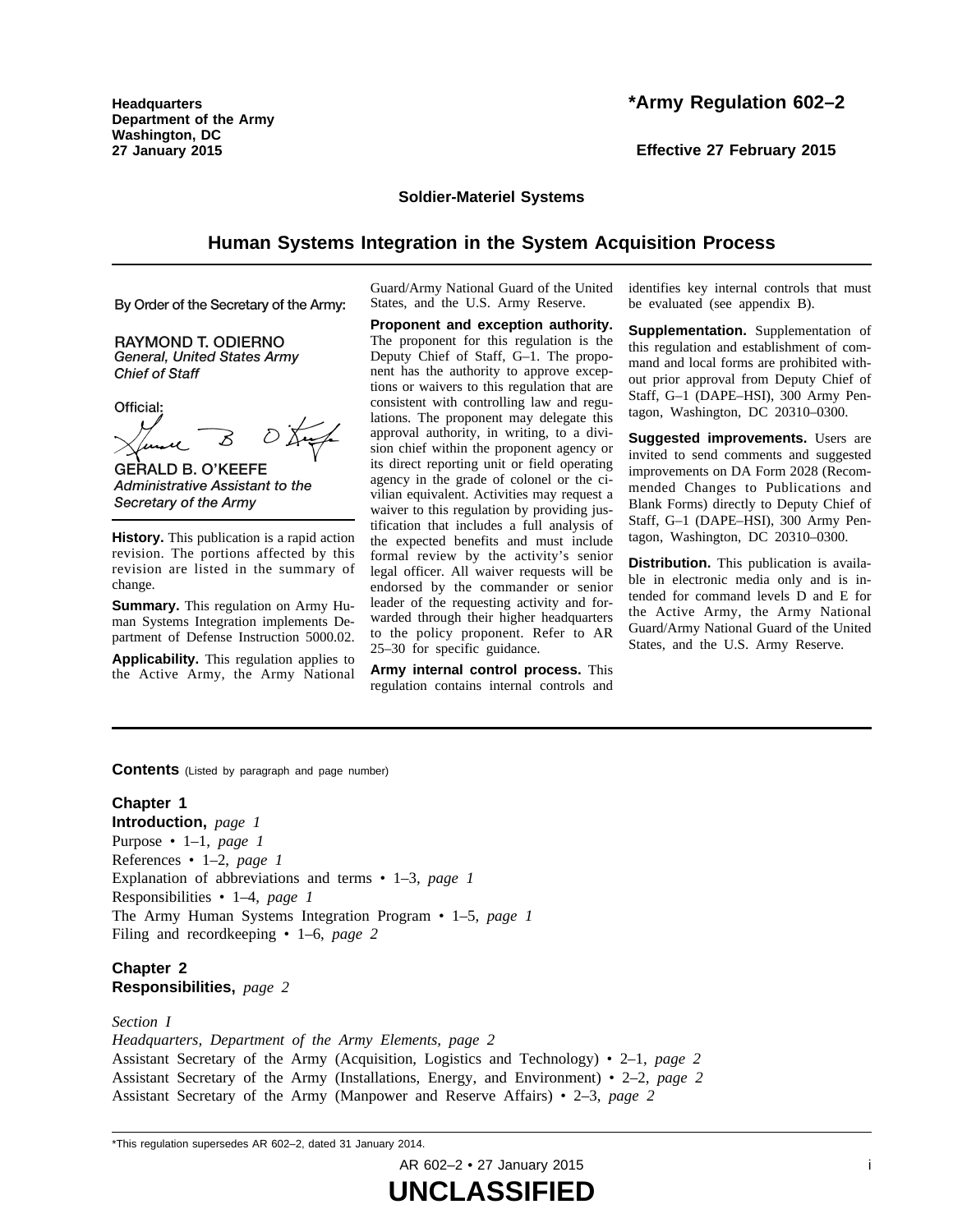# **Contents—Continued**

Chief Information Officer/G–6 • 2–4, *page 2* Deputy Chief of Staff, G–1 • 2–5, *page 3* Deputy Chief of Staff, G–2 • 2–6, *page 3* Deputy Chief of Staff, G–3/5/7 • 2–7, *page 3* Deputy Chief of Staff, G–4 • 2–8, *page 4* The Surgeon General • 2–9, *page 4* Chief of Engineers • 2–10, *page 4* Director of Army Safety • 2–11, *page 4* Human Systems Integration practitioner • 2–12, *page 4* Force modernization and branch proponents • 2–13, *page 4*

#### *Section II*

*Commanders of Army Commands, page 4*

Commanding General, U.S. Army Training and Doctrine Command • 2–14, *page 4*

Commanding General, U.S. Army Materiel Command • 2–15, *page 5*

Commanding General, U.S. Army Medical Command • 2–16, *page 6*

Commanding General, U.S. Army Intelligence and Security Command • 2–17, *page 7*

Commanding General, U.S. Army Space and Missile Defense Command • 2–18, *page 7*

Commanding General, U.S. Army Test and Evaluation Command • 2–19, *page 7*

Commanding General, Combat Readiness Center • 2–20, *page 7*

Commanding General, U.S. Army Medical Department Center and School • 2–21, *page 8*

#### *Section III*

*Army Acquisition Executive, Program Executive Officer, and Program, Project, Product and/or Manager, page 8* Army Acquisition Executive • 2–22, *page 8* Program executive officer • 2–23, *page 8* Program, project, and/or product managers • 2–24, *page 8*

#### **Chapter 3**

# **Human Systems Integration in the Systems Acquisition Process,** *page 9*

Introduction • 3–1, *page 9* Human Systems Integration in the capabilities requirements determination process • 3–2, *page 9* Human Systems Integration in the integrated product team process • 3–3, *page 9* Human Systems Integration in commercial off-the-shelf and non-developmental items • 3–4, *page 10* Human Systems Integration in evolutionary acquisition • 3–5, *page 10* Manpower and Personnel Integration in other systems • 3–6, *page 10* Human Systems Integration domain representation • 3–7, *page 10*

#### **Chapter 4**

# **Human Systems Integration Plan or Human Systems Integration Plan-Like Tracking Document,** *page 11*

Introduction to the Human Systems Integration Plan • 4–1, *page 11* Human Systems Integration management • 4–2, *page 12*

## **Chapter 5**

**Human Systems Integration in the Source Selection Process,** *page 12* Treatment of Human Systems Integration • 5–1, *page 12* Implementation • 5–2, *page 12*

#### **Appendixes**

- **A.** References, *page 14*
- **B.** Human Systems Integration Practitioners' Evaluation, *page 16*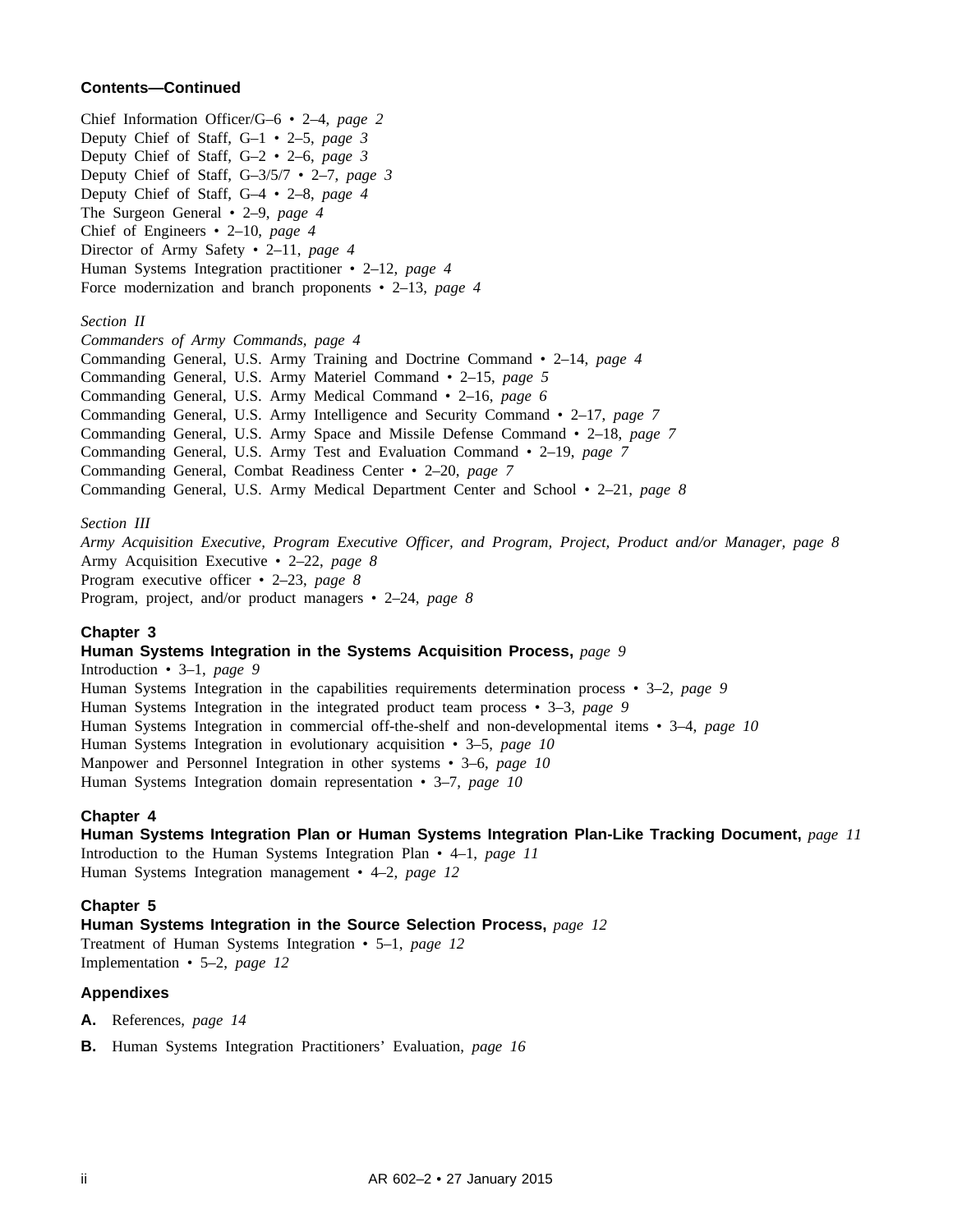# **Contents—Continued**

# **Table List**

Table 3–1: Representative Human Systems Integration domain subject matter expertise for integrated capabilities development teams and integrated product teams, *page 11*

Table 3–2: Human Systems Integration domain assessment agencies by acquisition category, *page 11*

# **Glossary**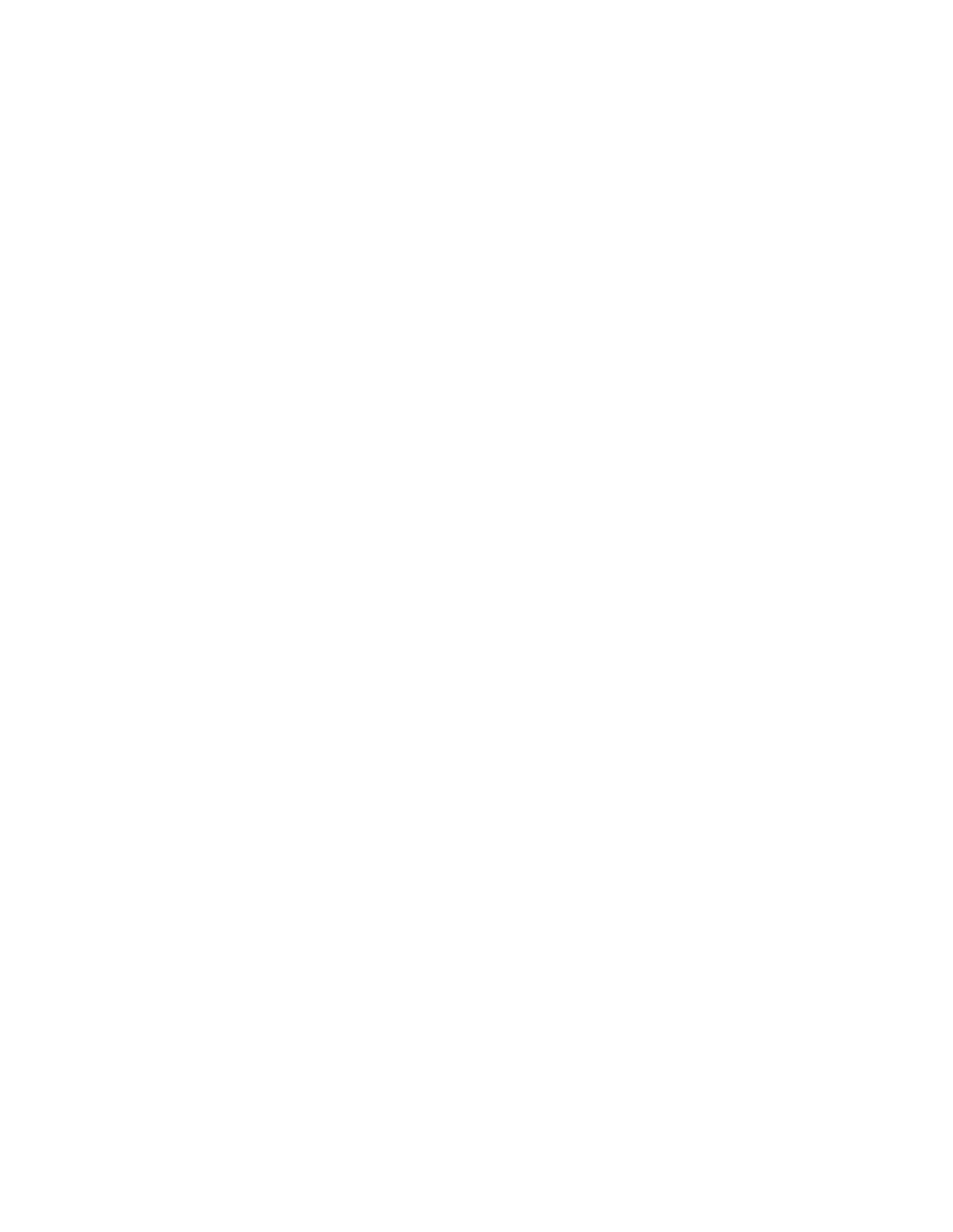# **Chapter 1 Introduction**

# **1–1. Purpose**

This regulation establishes policy, responsibilities, and documentation requirements for implementing and supporting Army Human Systems Integration (Army HSI) – formerly known as Manpower and Personnel Integration (MANPRINT) – responsibilities in accordance with Department of Defense instruction (DODI) 5000.02, emphasizes front-end planning of Soldier-system design for optimum total system performance as part of Army regulation (AR) 70–1; and describes Army HSI support available to, and identifies support organizations for, the force modernization and branch proponent capability developers (CAPDEVs), materiel developers (MATDEVs), test and evaluation personnel, and milestone decision authorities (MDAs).

# **1–2. References**

Required and related publications and prescribed and referenced forms are listed in appendix A.

# **1–3. Explanation of abbreviations and terms**

Abbreviations and terms used in this regulation are explained in the glossary.

# **1–4. Responsibilities**

Responsibilities are listed in chapter 2.

# **1–5. The Army Human Systems Integration Program**

*a.* The Army's HSI Program focuses on the integration of human considerations into the system acquisition process to enhance Soldier-system design, reduce life cycle ownership costs, improve safety and survivability, and optimize total system performance. HSI accomplishes this by ensuring that the human is fully and continuously considered as part of the total system in the development and/or acquisition of all systems. Human performance is a key factor in total system performance, and enhancements to human performance will contribute to enhanced total system performance and could help reduce life cycle ownership costs.

*b.* It is imperative that a total HSI effort begins as early as possible in system acquisition and that user feedback is used to maximize the influence on system design. HSI integrates and facilitates trade-offs among seven domains, listed below, but does not replace individual domain activities, responsibilities, or reporting channels. Army HSI domains may be described as follows (see glossary):

(1) *Manpower*. The number of military and civilian personnel required, authorized, and potentially available to train, operate, maintain, and support the system.

(2) *Personnel capabilities*. The human aptitudes, skills, and capabilities required to operate, maintain, and support a system in peacetime and war.

(3) *Training*. The instruction and resources required to provide Army personnel with requisite knowledge, skills, and abilities to properly operate, maintain, and support Army systems.

(4) *Human factors engineering*. The comprehensive integration of human capabilities and limitations into system definition, design, development, and evaluation to promote effective Soldier-machine integration for optimal total system performance.

(5) *System safety*. The design and operational characteristics of a system that minimize the possibilities for accidents or mishaps caused by human error or system failure.

(6) *Health hazards*. The systematic application of biomedical knowledge, early in the acquisition process, to identify, assess, and minimize health hazards associated with the system's operation, maintenance, repair, or storage, such as: acoustic energy, toxic substances (biological and chemical), oxygen deficiency, radiation energy, shock, temperature extremes, trauma, and vibration.

(7) *Soldier survivability*. The characteristics of a system that reduce fratricide, as well as reduce detectability of the Soldier, prevent attack if detected, prevent damage if attacked, minimize medical injury if wounded or otherwise injured, and minimize physical and mental fatigue.

*c.* To ensure HSI considerations have the greatest positive impact on system design, they will be integrated into the system acquisition process as early as possible. HSI analyses accomplished early in the program are especially valuable in identifying potential error-prone or problem-prone design features. To ensure HSI is embedded in the system acquisition process, analytical tools will be applied when they can provide the greatest influence to the total system. HSI assessments will be conducted prior to milestone decision reviews (MDRs) to ensure HSI has been properly applied and to identify acquisition impacts.

*d.* Army HSI domain subject matter experts will function as dedicated or on-call core members of integrated capabilities development teams (ICDTs) and integrated product teams (IPTs). The U.S. Army Research Laboratory Human Research and Engineering Directorate field elements have been designated to act as focal points for ensuring that appropriate domain experts are available to support ICDTs and IPTs. The HSI representatives on the ICDT will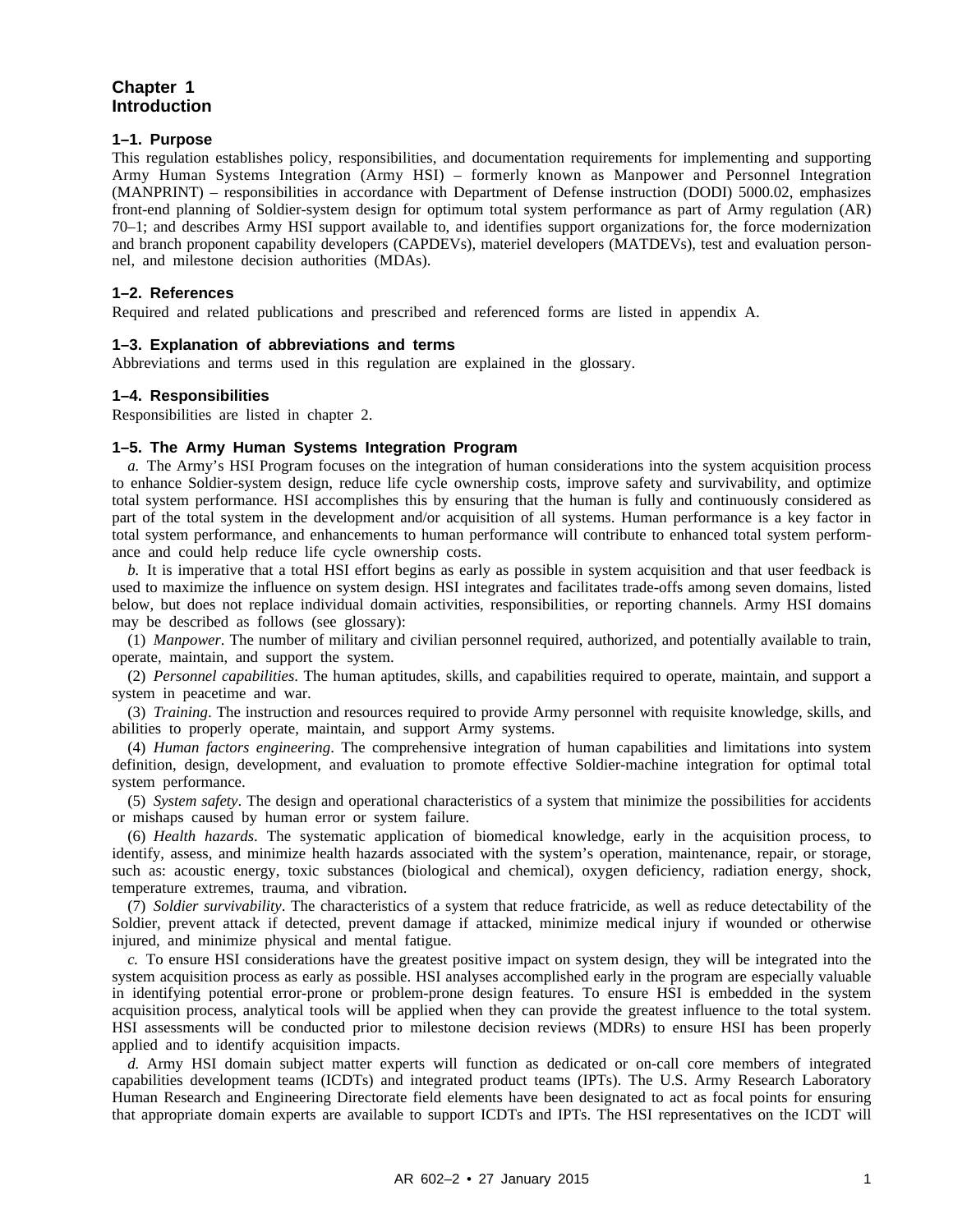transition to the HSI working integrated product team (WIPT) and other IPTs, to include overarching integrated product teams (OIPTs). As the Army Staff proponent for HSI, the Deputy Chief of Staff,  $G-1$  (DCS,  $G-1$ ) (DAPE–HSI) will play a role, as appropriate, in the identification of HSI subject matter experts to work on ICDTs and IPTs. The HSI representatives on the ICDT will ensure that Army HSI constraints are identified, HSI is embedded in requirements documents as applicable, dependencies with other programs are identified and assessed, and an audit trail of HSI issues and concerns is provided in applicable program documents such as the ICDT report or minutes. The audit trail will include the information in the Human Systems Integration Plan (HSIP), HSIP-like tracking document, or common data elements. As the system responsibility transitions from the ICDT to the program, project, and/or product manager (PM) (and IPT), HSI representatives will ensure that HSI requirements are documented in the crosswalk from initial capabilities document (ICD) to request for proposal (RFP), the system specification, and Test and Evaluation Master Plan (TEMP), as applicable. The HSI WIPT will assist the PM in ensuring that HSI requirements are met and issues resolved. The HSIP and the System Engineering Plan (SEP) are excellent managerial tools to facilitate planning, organizing, and managing HSI activities.

*e.* System HSI requirements are communicated to industry through the RFP process, and are included as tasks in contract statements of work (SOWs).

# **1–6. Filing and recordkeeping**

All Army organizations performing HSI activities will establish a HSI case file in accordance with AR 25–400–2.

# **Chapter 2 Responsibilities**

# **Section I Headquarters, Department of the Army Elements**

#### **2–1. Assistant Secretary of the Army (Acquisition, Logistics and Technology)**

The ASA (ALT) will—

*a.* Establish guidance for integrating HSI within the research, development, and acquisition community.

*b.* Ensure the application of HSI practices are considered throughout the system design and development processes for acquisition systems.

*c.* Include research, development, test, and evaluation funds for HSI in budget submissions provided by the ASA (ALT) Science and Technology Battlefield Operating System. Such resourcing will address development of new HSI tools, techniques, methodologies, and support for HSI subject matter experts during capabilities development activities and IPT meetings and reviews.

*d.* Ensure PEO and/or PMs receive appropriate HSI training.

*e.* Ensure the manpower estimate is staffed with DCS, G–1 (DAPE–HSI) for review and comment.

# **2–2. Assistant Secretary of the Army (Installations, Energy, and Environment)**

The ASA (IE&E) will—

*a.* Establish Army guidance governing system safety and health hazard assessment (HHA) programs.

*b.* Provide oversight and guidance on the system safety and HHA aspects of the Army HSI Program.

# **2–3. Assistant Secretary of the Army (Manpower and Reserve Affairs)**

The ASA (M&RA) will—

*a.* Provide secretariat level oversight to the DCS, G–1 in management of the Army HSI Program.

*b.* Coordinate with the Deputy Chief of Staff, G–3/5/7 (DCS, G–3/5/7), DCS, G–1, Deputy Chief of Staff, G–4 (DCS, G–4), Chief Information Officer/G–6 (CIO/G–6), and appropriate Army commands to ensure that the manpower, personnel capabilities, and training requirements to support all acquisition systems, including commercial off-theshelf and nondevelopmental items, are integrated into Army long-range planning processes, including the total Army analysis, so that systems, when fielded, are adequately manned and supported.

*c.* Review the manpower estimate (required by Title 10, United States Code, 2434 (10 USC 2304)) provided by ASA (ALT). Transmit the approved manpower estimate to the Office of the Assistant Secretary of Defense (Personnel and Readiness).

# **2–4. Chief Information Officer/G–6**

The CIO/G–6 will—

*a.* Establish guidance to integrate HSI considerations into requirements documents for the development and acquisition of information technology systems.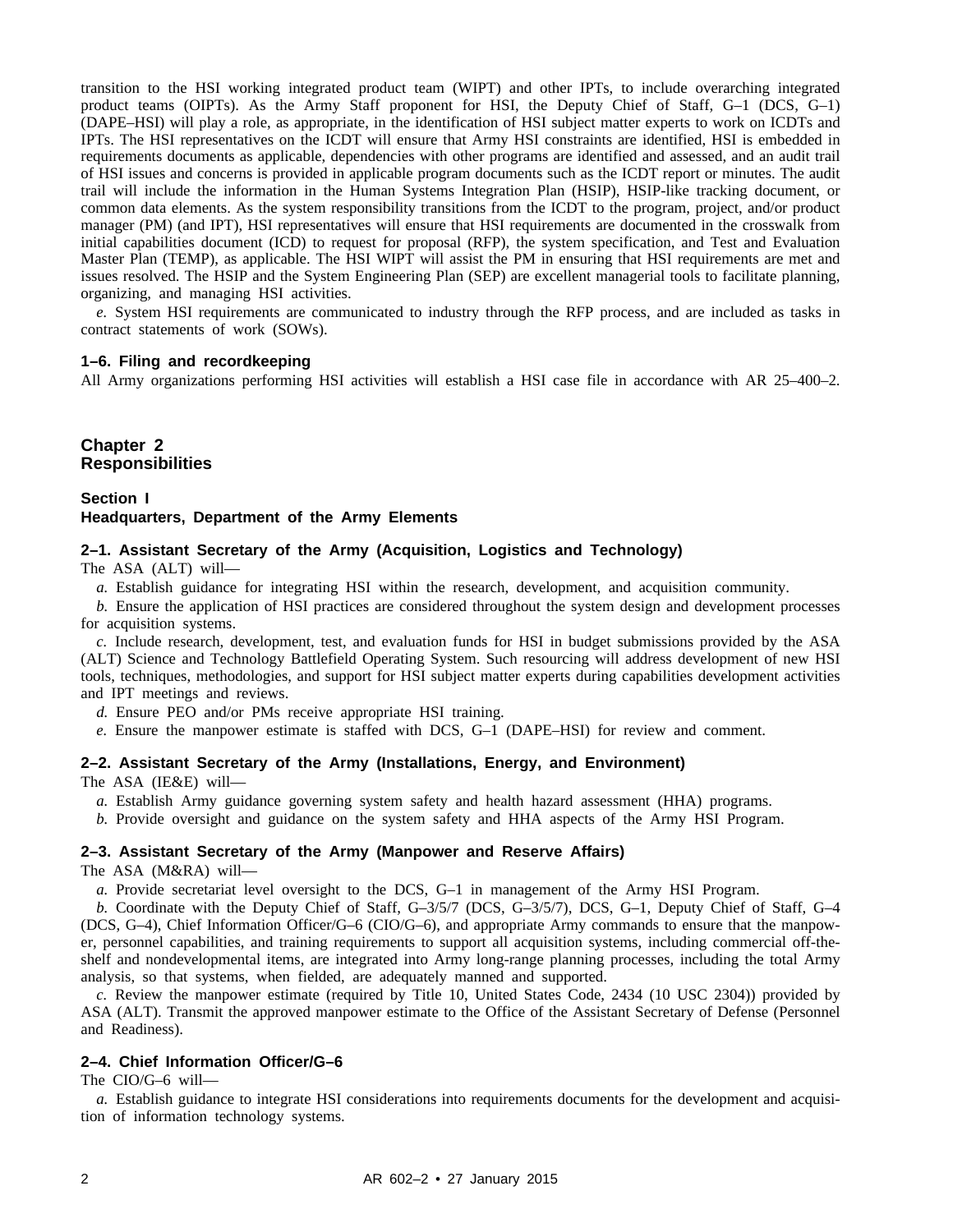*b.* Ensure, in coordination with DCS, G–1, the resolution of HSI issues and concerns during the life cycle of information systems. Ensure that HSI unresolved critical issues are addressed at appropriate decision forums.

*c.* Encourage program executive officers (PEOs) and PMs to have HSI training.

#### **2–5. Deputy Chief of Staff, G–1**

#### The DCS, G–1 will—

*a.* Exercise primary Army Staff (ARSTAF) staff responsibility for the Army HSI Program.

*b.* Develop, coordinate, and disseminate DA Army HSI Program policy, guidance, and procedures to all Army commands and agencies.

*c.* Address unresolved critical HSI issues at Army systems acquisition review councils, Army OIPTs, and other acquisition decision reviews via the HSI assessment and provide recommendations or potential trade-offs to the MDA, as applicable.

*d.* Serve as the Army's focal point for Army HSI Program interfaces with other Department of Defense (DOD) services, Government agencies, and international programs regarding policy, standards, and research and development.

*e.* Serve as the proponent for the Army HSI Training Program. Review the U.S. Army Logistics University's HSI workshops and training courses for quality and content, ensuring conformance with established goals, principles, policies, and procedures. In the case of the latter, via the Army HSI Web site (http://www.armyg1.army.mil/HSI), support U.S. Army Logistics University by providing updated HSI training to prior graduates of HSI training courses. Monitor and provide guidance on HSI training in all other courses of instruction (DA and DOD).

*f.* Prior to the convening of a key in-process review (IPR) or MDR, issue a HSI assessment for the MDA with copies to the PEO and/or PM. This final HSI assessment will identify the critical issues requiring resolution prior to a recommendation being made for the system to proceed to the next acquisition phase.

*g.* Finalize and approve HSI assessments on those systems acquisitions being monitored.

*h.* Sponsor an Army HSI Workshop approximately every 18 months to further professional coordination and collaboration among specialists in manpower, personnel capabilities, training, human factors engineering (HFE), system safety, health hazards, and Soldier survivability from Government, industry, and the academic community both in the United States and allied nations.

*i.* Establish the Army HSI Web site. Maintain it as a primary source of information on Army HSI policy, guidance, procedures, training, and events.

*j.* In coordination with the DCS, G–3/5/7, develop Army policy and guidance to ensure HSI training resources are included in Army training programs.

*k.* Serve as the proponent for the HSI Technical Base Research and Development Program to identify and prioritize research needs. Coordinate the HSI Technical Base Program with the Soldier-Oriented Research and Development Program under AR 70–8. Encourage industry to initiate independent research and development projects that support and improve HSI methodology.

*l.* In coordination with the DCS, G-4, develop policy on how Army HSI and integrated logistics support (ILS) programs will complement each other.

*m.* Review the application of HSI in Army models, simulations, and analyses.

*n.* Review applicable concept and capability documents throughout the acquisition system life cycle to ensure all Army HSI domain requirements have been properly addressed. Coordinate with PMs and source selection authorities to ensure that HSI requirements have been cross-walked for inclusion in solicitation documentation. Coordinate with PMs and the test community to ensure HSI considerations have been included in test planning documentation.

*o.* Encourage and facilitate an integrated, cooperative working relationship among all of the Army HSI domain agencies.

*p.* Review all manpower estimates.

#### **2–6. Deputy Chief of Staff, G–2**

The DCS, G–2 will establish guidance to integrate Army HSI principles into the development and acquisition of intelligence and security systems over which they have direct authority.

#### **2–7. Deputy Chief of Staff, G–3/5/7**

The DCS, G–3/5/7 will—

*a.* Ensure that HSI is considered in policy regarding formulation of materiel objectives and requirements (see AR  $71-9$ ).

*b.* In coordination with DCS, G–1, develop Army policy and guidance to ensure HSI training resources are included in the Army training program.

*c.* Ensure that HSI is considered in basis of issue plan and qualitative and quantitative personnel requirements information policy (see AR 71–32).

*d.* Integrate the results of HSI analyses and models into force development analyses.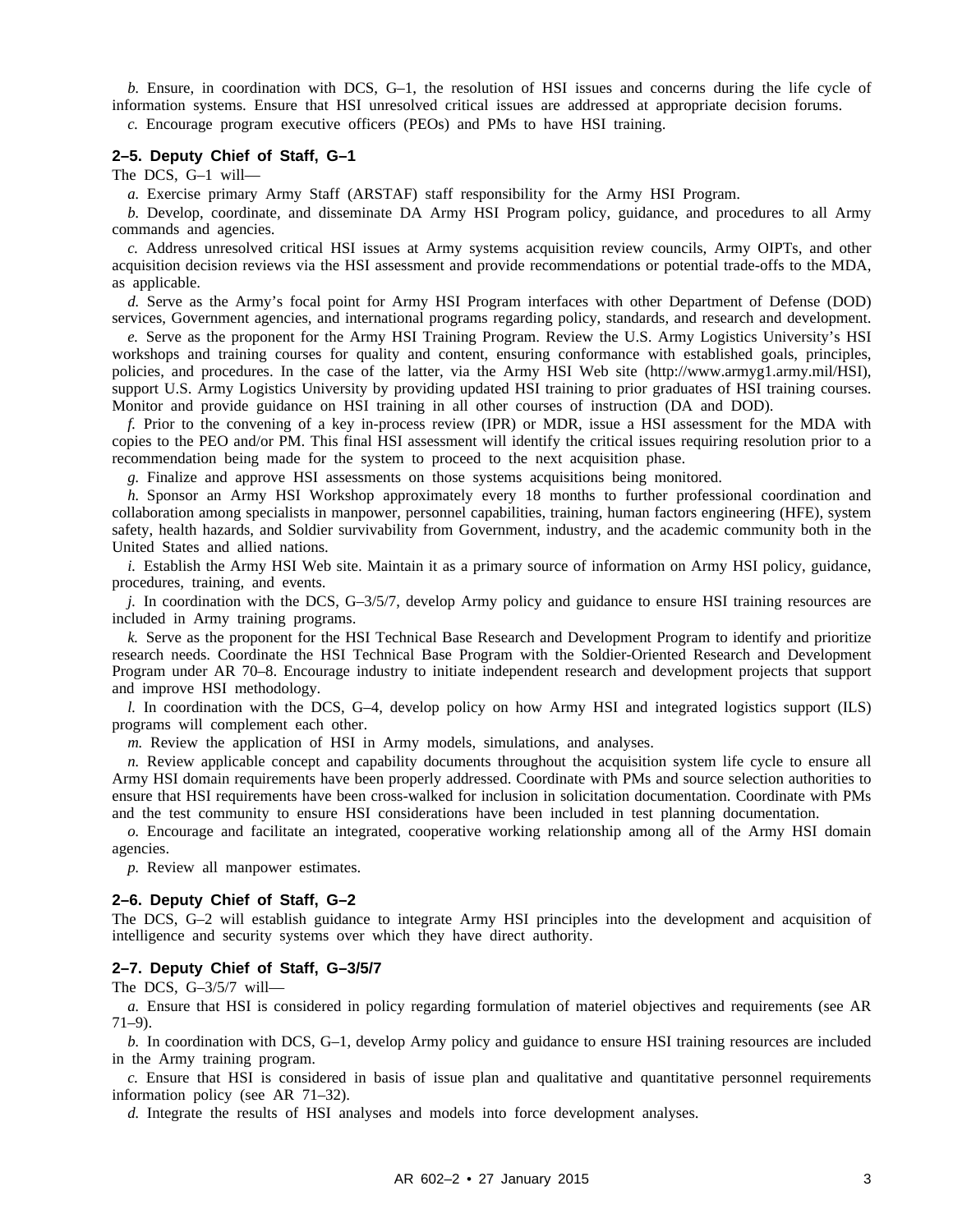# **2–8. Deputy Chief of Staff, G–4**

The DCS, G–4 will—

*a.* Establish procedures, in coordination with the DCS, G–1, on how the ILS and Army HSI Programs will complement each other.

*b.* Provide DCS, G–1 (DAPE–HSI) with a copy of the ILS assessment for all Army systems acquisition review councils, information technology OIPTs, and PEO IPRs.

*c.* Notify DCS, G–1 (DAPE–HSI) of upcoming ILS reviews, as applicable.

# **2–9. The Surgeon General**

TSG will—

*a.* Exercise primary ARSTAF responsibility for the Army HHA Program.

*b.* Through the Commanding General (CG), U.S. Army Medical Command (MEDCOM)—

(1) Provide consultation and advice on medical aspects of HSI (see AR 40–5 and AR 40–10).

(2) Establish and issue all medical policies that relate to exposure of personnel to actual or potential health hazards throughout the life cycle in support of the Army HSI Program.

(3) Develop the physiological, medical, and health standards databases needed to support the Army HSI Program.

(4) Through the Commander, U.S. Army Medical Department Center and School (AMEDDC&S), provide review of all HSIPs and requirements documents.

# **2–10. Chief of Engineers**

The COE will—

*a.* Establish Army HSI programs that incorporate the provisions of this regulation into their acquisition programs.

*b.* Ensure research findings relating to or affecting human performance are reported to DCS, G–1 (DAPE–HSI).

#### **2–11. Director of Army Safety**

The DASAF will, in coordination with DCS, G–1 (DAPE–HSI), develop, coordinate, and disseminate system safety policies defining the interface with other Army HSI domains (see AR 385–10).

#### **2–12. Human Systems Integration practitioner**

An HSI practitioner will—

*a.* Conduct a proactive Army HSI Program for all systems assigned.

*b.* Support the assessment of domain-specific and cross-domain HSI issues using methods that support the evaluation of the impact of HSI considerations on total system ownership and/or life cycle costs, Soldier safety and survivability, and the integrated Soldier-system performance.

*c.* Support the inclusion of all required and appropriate HSI requirements and opportunities in the best value tradeoff analyses associated with source selection.

*d.* Conduct technical and programmatic tasks necessary to resolve HSI issues and concerns to the greatest extent possible before each MDR.

*e.* Apply HSI methodologies to hardware and software development, modification, and acquisition programs.

*f.* Maintain an Army HSI issues log in order to resolve HSI issues and concerns during the acquisition program life cycle.

*g.* Support the identification of HSI-related program dependencies on other systems.

*h.* Lead HSI working groups. In cases where an HSI working group is not necessary, represent Army HSI on another appropriate IPT.

*i.* Crosswalk HSI performance parameters, objectives, and thresholds from the capabilities documents to the RFP and TEMP.

*j.* Develop funding and resourcing requirements for effective Army HSI Program implementation, testing, and maintenance.

# **2–13. Force modernization and branch proponents**

The force modernization and branch proponents will assess and apply appropriate HSI considerations during capabilities development activities within their area of responsibility.

# **Section II**

#### **Commanders of Army Commands**

## **2–14. Commanding General, U.S. Army Training and Doctrine Command**

The CG, TRADOC will—

*a.* Include HSI, as appropriate, in directives and policy statements concerning system acquisitions.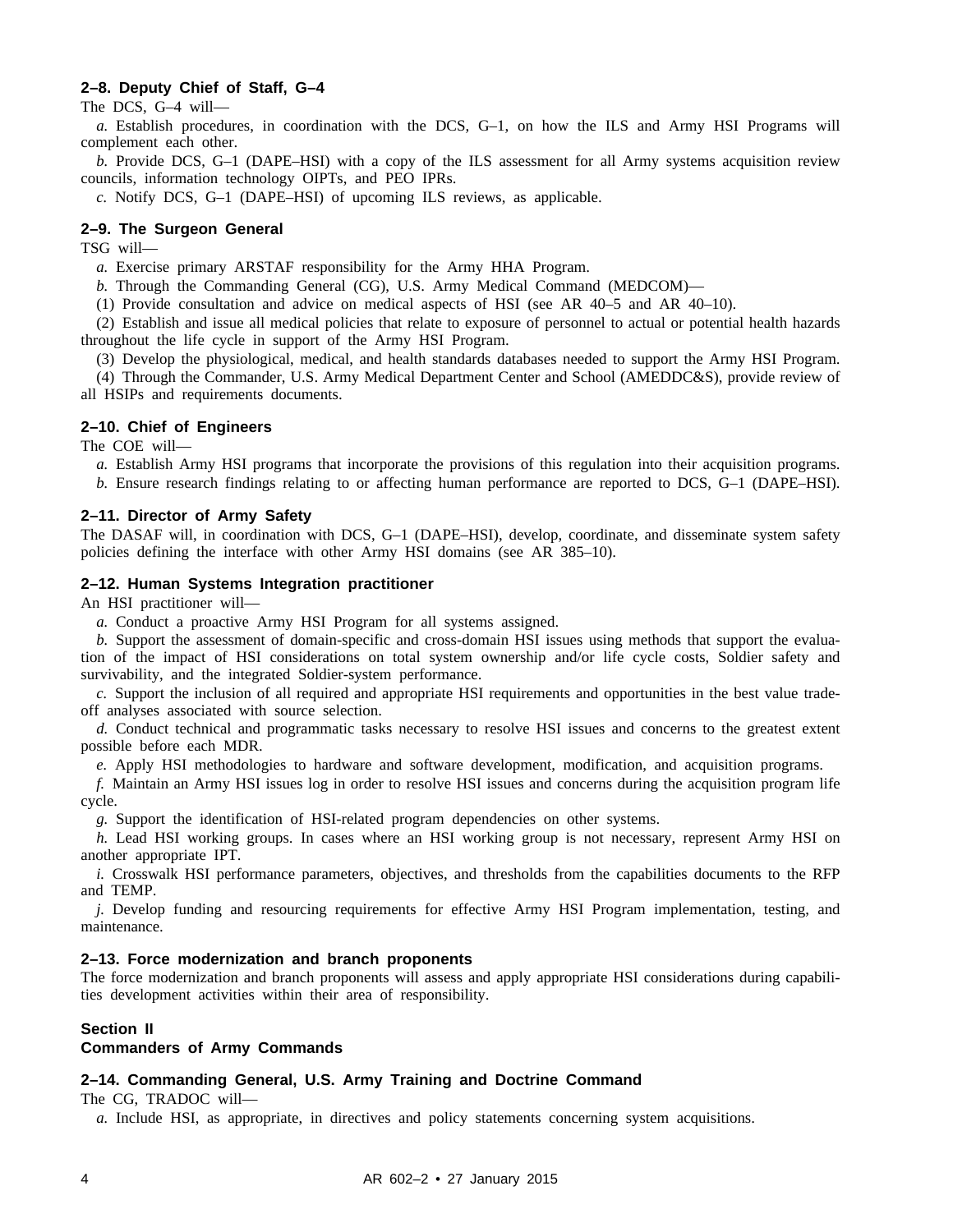*b.* Ensure that HSI is represented during all capabilities development activities and that HSI issues are tracked using applicable program documents. Inform DCS, G–1 (DAPE–HSI) and U.S. Research Laboratory Human Research and Engineering Directorate when ICDTs are initiated to ensure human considerations are incorporated at the earliest possible phase.

*c.* Develop and conduct HSI training in accordance with guidance from DCS, G–1 (DAPE–HSI). Updates on changes to the HSI training programs conducted by U.S. Army Logistics University will be communicated to DCS, G–1 (DAPE–HSI) for inclusion in the Army HSI Web site (http://www.armyg1.army.mil/HSI).

(1) Ensure HSI training is provided to all U.S. Army Training and Doctrine Command capability managers (TCMs), directors of capabilities development integration directorates, directors of training and doctrine, and appropriate development personnel.

(2) Manage the HSI training program via Army Training Requirements and Resources System and provide semiannual status updates to DCS, G–1 (DAPE–HSI).

(3) Ensure HSI familiarization or awareness is part of all leader development courses.

*d.* Include HSI responsibilities in TCM charters.

*e.* Identify the total proposed system training burden (that is, time and personnel costs) as it relates to training development, delivery, revision, and support, to include training aids, devices, simulators and simulations, and projected trainee aptitudes.

*f.* Include HSI considerations in the analysis of alternatives (AoA); doctrine, organization, training, materiel, leadership, education, personnel, and facilities integrated capabilities recommendation; ICD; capability development document (CDD); critical operational issues and criteria; capability production document (CPD); and nonmateriel solutions.

*g.* Ensure the timely consideration and development of HSI requirements in system and nonsystem training aids, devices, simulators, and simulations for which TRADOC is the proponent.

#### **2–15. Commanding General, U.S. Army Materiel Command**

The CG, AMC will—

*a.* Support the Army HSI Research and Development Program in annual program objective memorandum processes.

*b.* Through the Director, U.S. Army Research Laboratory, provide technical assistance on the integration of Army HSI (including inputs from manpower, personnel capabilities, training, HFE, system safety, health hazards, and Soldier survivability) into materiel research, accelerated (for example, urgent operational needs), developmental, nondevelopmental items, and systems modification acquisition programs.

*c.* Through the U.S. Army Research Laboratory Human Research and Engineering Directorate—

- (1) Serve as the central Army HSI point of contact for coordinating domain support to the CAPDEVs and IPTs.
- (2) Provide technical advice and assistance to CAPDEVs and IPTs.
- (3) Conduct human factors engineering assessments for PMs.

(4) Conduct manpower, personnel capabilities, and training assessments for PMs.

(5) Conduct Soldier survivability assessments for selected non-acquisition category (ACAT) I and II systems.

(6) Develop draft HSI assessments on all ACAT I, II, and III acquisition systems (to include the integration of all of the individual domain assessments) for DCS, G–1 (DAPE–HSI). Conduct appropriate staffing with individual Army HSI domains and other interested parties (PM, TCM, CAPDEV). Provide draft assessments to DCS, G–1 (DAPE–HSI) not later than 30 days prior to a key IPR or milestone review.

(7) Provide manpower, personnel capabilities, training, and Soldier survivability expertise to force modernization and/or branch proponents and IPTs on nonmajor systems.

(8) Provide HSI assistance to the U.S. Army Test and Evaluation Command (ATEC) in the development of system evaluation plans, detailed test plans, test reports, and conduct HSI evaluations based on operational testing.

(9) Conduct applied research for the development of new HSI concepts, techniques, and analytical tools, and research into Soldier capabilities and needs driven by emerging technologies.

(10) Ensure that Army HSI parameters, objectives, and thresholds have been cross-walked from the CDD to the RFP, system specification, and TEMP.

(11) Provide HSI assistance to TRADOC to assure that Army HSI is considered in early concept studies and analyses.

(12) Through the capabilities requirements determination and IPT process (in conjunction with TRADOC, PMs, and DCS, G–1 (DAPE–HSI)), develop plans and strategies for implementing HSI in selected system acquisition processes.

*d.* Through the Director, U.S. Army Research Laboratory Survivability and Lethality Analysis Directorate—

(1) Provide technical advice and assistance (related to survivability, lethality, and vulnerability issues related but not limited to conventional ballistics; chemical, biological, radiological, and nuclear survivability; electronic warfare; electronic warfare vulnerability of tactical communications systems; information operations and/or information warfare; atmospherics and/or obscurants; directed energy weapons; jamming; electronic countermeasures; and personnel vulnerability, for example) to CAPDEVs and PM IPTs on Soldier survivability of combat systems (see AR 70–75).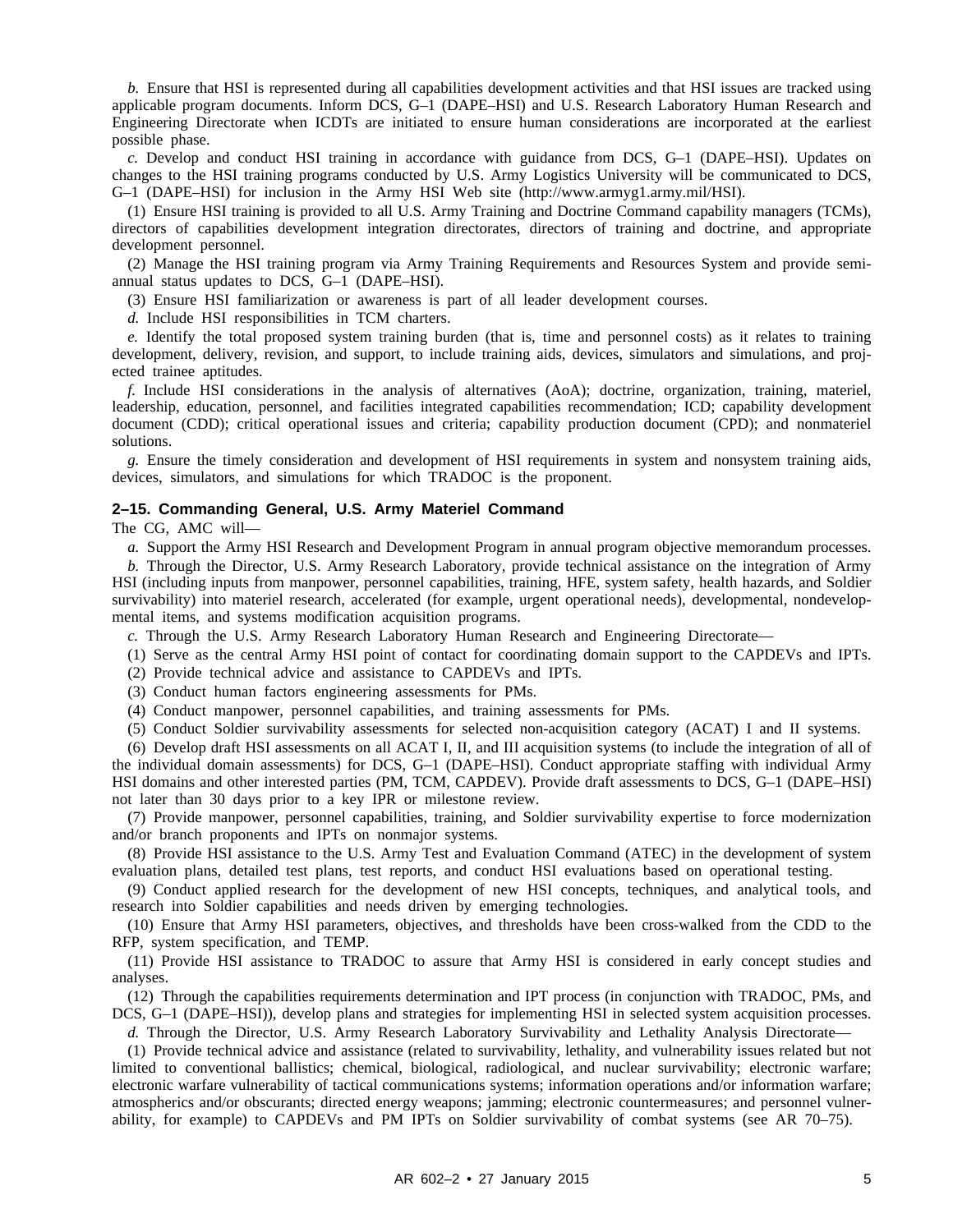(2) Conduct Soldier survivability assessments on ACAT I and II combat acquisition systems, as appropriate and required. Provide a copy to U.S. Army Research Laboratory Human Research and Engineering Directorate as input to the draft HSI assessment.

*e.* Through the Commander, U.S. Army Communications-Electronics Command—

(1) Develop implementing Army HSI system safety policy and procedures in coordination with U.S. Army Research Laboratory Human Research and Engineering Directorate, Capability Development Integration Directorate, TCM proponency office for information technology programs.

(2) Provide system safety support and conduct safety assessments on automated information systems in planned configurations with associated support items of equipment, as required.

(3) Provide HSI support to functional users, force modernization and/or branch proponents, and PMs, as required.

(4) Provide resources, including funding, for effective Army HSI Program implementation, testing, and maintenance.

*f.* Through Commanders, headquarters and subordinate commands—

(1) Include Army HSI, as appropriate, in policy and directives for systems acquisition.

(2) For AMC-managed systems, Army HSI will be applied as follows:

*(a)* Transition the ICDT to appropriate IPTs, including an HSI WIPT, if appropriate, to continue identification and resolution of issues.

*(b)* Crosswalk HSI parameters, objectives, and thresholds from the CDD and CPD to the RFP and TEMP, as applicable.

*(c)* Request HHA from Army Public Health Command in accordance with statutory and regulatory requirements.

*(d)* Implement a proactive System Safety Program in accordance with statutory and regulatory requirements.

(3) Review and recommend changes to requirements documents, HSIPs or HSIP-like tracking documents, support strategies, materiel fielding documents, solicitation documents, other program management, and supportability analysis documentation for HSI and ILS considerations.

(4) Encourage PMs, scientists, engineers, logisticians, and contract management personnel to receive appropriate HSI training.

(5) Support the PM's System Safety Program through the local commands Safety Office.

(6) Provide resources, to include funding, for appropriate and effective Army HSI Program implementation and maintenance.

(7) Develop and provide the safety assessments for all systems in support of MDRs.

(8) Evaluate independent research and development proposals from industry for potential HSI implications.

# **2–16. Commanding General, U.S. Army Medical Command**

The CG, MEDCOM will—

*a.* Include Army HSI, as appropriate, in directives and policy statements concerning system acquisition.

*b.* Ensure research findings relating to or affecting human performance are reported to DCS, G–1 (DAPE–HSI).

*c.* Through the Commander, U.S. Army Public Health Command—

(1) As the Army HSI health hazard domain subject matter expert, provide information and support to force modernization and/or branch proponents and PM IPTs, as appropriate.

(2) Conduct HHAs.

*(a)* An initial health hazard assessment report (HHAR) will be done early in the system life cycle in order to influence early design changes to preserve and protect the health of the Soldiers who will operate, maintain, and support the equipment; enhance total system effectiveness; reduce system retrofit needed to eliminate health hazards; reduce readiness deficiencies attributable to health hazards; and reduce personnel compensation.

*(b)* A final HHAR will be completed when appropriate data are available.

*(c)* Information from these reports is input to the HSIP or HSIP-like tracking document and the HSI assessment.

*(d)* Provide a copy of the HHAR to U.S. Army Research Laboratory Human Research and Engineering Directorate as input to the draft HSI assessment.

*d.* Through the Commander, AMEDDC&S—

(1) As the medical CAPDEV, plan and implement an Army HSI Program for medical (Class VIII) materiel development and acquisition of systems.

(2) Provide technical assistance to medical personnel supporting the appropriate force modernization and/or branch proponents or HSI WIPT and provide medical input to related system acquisition documents. Provide Army HSI domain technical assistance to CAPDEV and MATDEVs through the AMEDDC&S Provide consultation and advice on medical aspects of HSI (see AR 40–5 and AR 40–10).

(3) Review requirements documents during the system life cycle phases to identify potential health hazard issues. Provide health hazard issues to the force modernization and/or branch proponents or the HSI WIPT for inclusion in the HSIP or HSIP-like tracking document. Participate as a member of the team, as appropriate.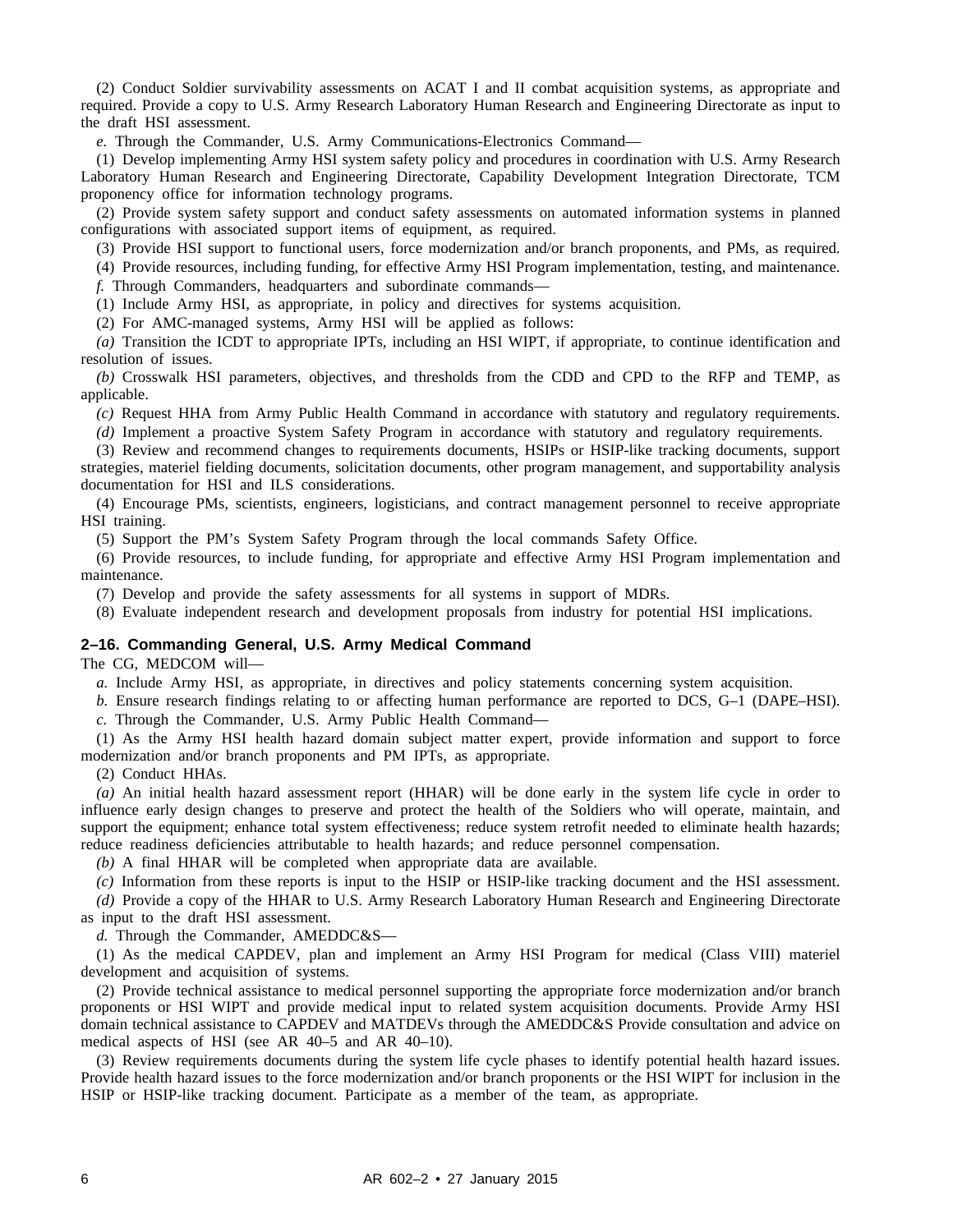(4) Ensure the provision of HSI training, at a minimum, to MEDCOM CAPDEVs and appropriate acquisition personnel.

*e.* Through the Commander, U.S. Army Medical Research and Materiel Command—

(1) As directed by the MDA, plan and execute Army HSI Programs that will implement the provisions of this regulation in MEDCOM materiel acquisition and testing responsibilities (see AR 40–60).

(2) Support system safety working groups and provide independent system safety assessments for MEDCOM medical system acquisitions.

(3) For MEDCOM-managed programs, ensure research findings, issues, and risks relating to human performance, reliability, and Soldier survivability are reported to DCS, G–1 (DAPE–HSI), U.S. Army Research Laboratory Human Research and Engineering Directorate, and U.S. Army Research Laboratory Survivability and Lethality Analysis Directorate.

(4) Maintain research programs that—

*(a)* Characterize the behavioral, physiological, and toxicological responses to military unique exposures common to generic Army systems.

*(b)* Clarify the mechanism of treatment for hazardous exposures common to generic Army systems.

(5) Assist CAPDEVs and MATDEVs in the design and execution of developer-sponsored studies to obtain biomedical data required for proper assessment of systems.

(6) For MEDCOM-managed programs, transition management of the HSIP from the force modernization and/or branch proponents to HSI WIPT.

#### **2–17. Commanding General, U.S. Army Intelligence and Security Command**

The CG, INSCOM will—

*a.* Include HSI, as appropriate, in directives and policy statements concerning system acquisition.

*b.* As directed by the MDA, plan and implement Army HSI programs that incorporate the provisions of this regulation in the INSCOM systems acquisition activities.

*c.* Ensure research findings, issues, and risks relating to human performance are reported to DCS, G–1 (DAPE–HSI).

*d.* Ensure that HSI training is provided, as a minimum, to personnel with system acquisition responsibilities.

### **2–18. Commanding General, U.S. Army Space and Missile Defense Command**

The CG, SMDC will—

*a.* Include HSI, as appropriate, in directives and policy statements concerning system acquisition.

*b.* As directed by the MDA, plan and implement Army HSI programs that incorporate the provisions of this regulation in the SMDC systems acquisitions.

*c.* For SMDC-managed programs, ensure research findings and issues relating to human performance are reported to DCS, G–1 (DAPE–HSI).

*d.* Encourage the provision of HSI training, as a minimum, to personnel with system acquisition responsibilities.

#### **2–19. Commanding General, U.S. Army Test and Evaluation Command**

The CG, ATEC will—

*a.* Include HSI considerations in system tests and evaluations. The tests will address total system HSI requirements, including the requirements to operate, maintain, support, and train the system (see AR 73–1).

*b.* Analyze HSI issues and measures identified from all sources (for example, CDD, HSIP, SEP, and Source Selection Evaluation Board) as potential issues to be addressed across the full spectrum of system tests and evaluations. Provide results to DCS, G–1 (DAPE–HSI) and U.S. Army Research Laboratory Human Research and Engineering Directorate on a routine basis.

*c.* Provide representation to ICDTs and the HSI WIPTs, as appropriate.

*d.* Encourage the provision of HSI training, at a minimum, to personnel with system test and evaluation responsibilities, as appropriate.

#### **2–20. Commanding General, Combat Readiness Center**

The CG, USACRC will—

*a.* Conduct the independent safety assessments for ACAT IC, ID, and ACAT II systems.

*b.* Provide DCS, G–1 (DAPE–HSI), U.S. Army Research Laboratory Human Research and Engineering Directorate, and the HSI WIPT subject matter expert a copy of the independent safety assessment provided to the Army Systems Acquisition Review Councils Secretary for Army Systems Acquisition Review Councils systems. This assessment will be used by U.S. Army Research Laboratory Human Research and Engineering Directorate as input to the draft HSI Assessment.

*c.* Make the Army automated safety information database accessible to practitioners.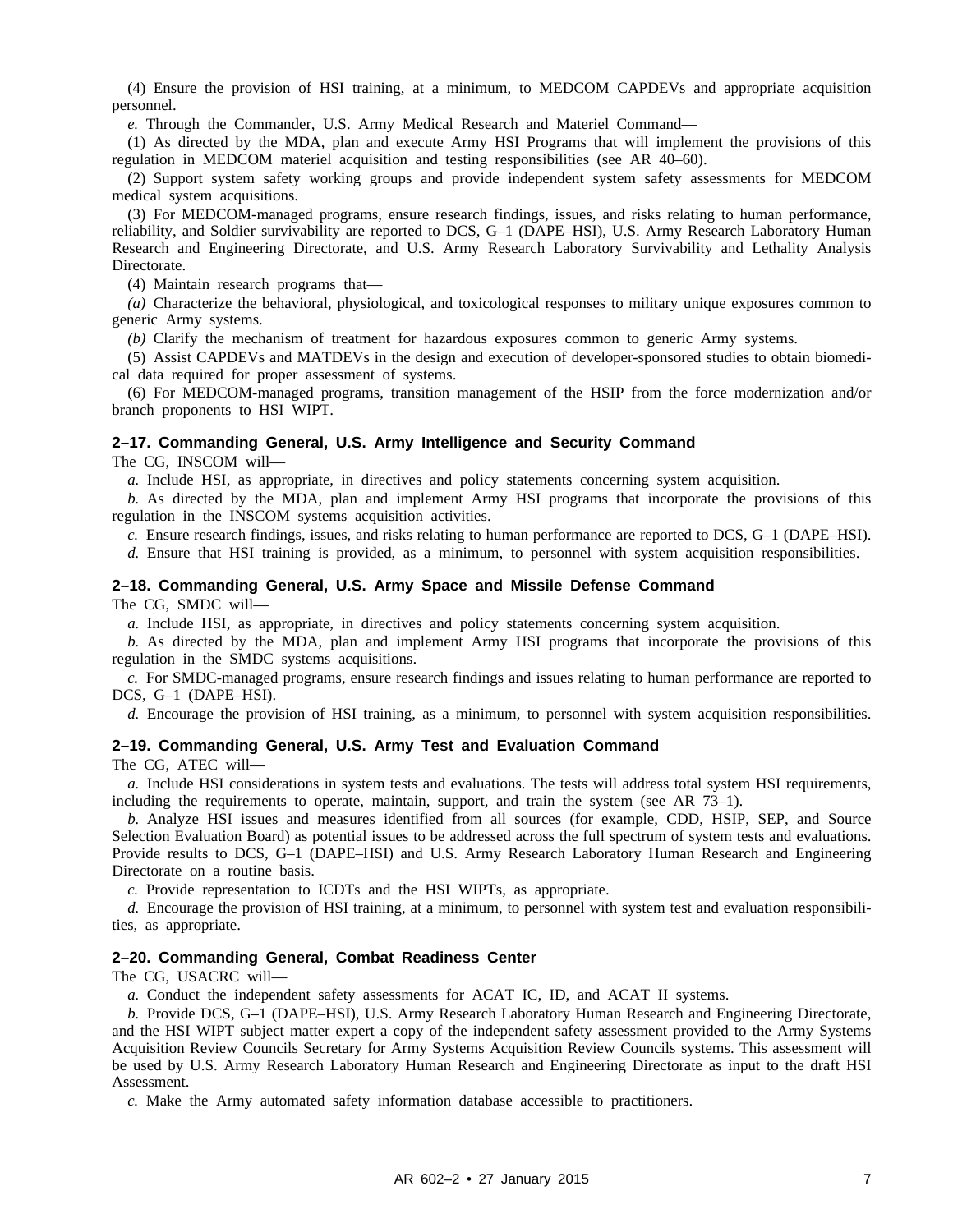# **2–21. Commanding General, U.S. Army Medical Department Center and School**

The CG, AMEDDC&S will accomplish the following responsibilities for medical equipment—

*a.* Include HSI considerations in system tests and evaluations. The tests will address total HSI requirements, including the requirements to operate, maintain, support, and train the system.

*b.* Analyze HSI issues and measures identified from all sources (for example, CDD, HSIP, SEP, and Source Selection Evaluation Board) as potential issues to be addressed across the full spectrum of system tests and evaluations. Provide results to DCS, G–1 (DAPE–HSI) and U.S. Army Research Laboratory Human Research and Engineering Directorate on a routine basis.

*c.* Provide representation to force modernization and/or branch proponents and the HSI WIPTs, as appropriate.

*d.* Ensure the provision of HSI training, at a minimum, to personnel with system test and evaluation responsibilities, as appropriate.

#### **Section III**

# **Army Acquisition Executive, Program Executive Officer, and Program, Project, Product and/or Manager**

#### **2–22. Army Acquisition Executive**

The AAE will include Army HSI, as appropriate, in directives and policy statements concerning system acquisition.

# **2–23. Program executive officer**

PEOs will—

*a.* Include in PM charters the responsibility for funding and executing the Army HSI Program.

*b.* Monitor PM and contractor execution of Army HSI Program requirements.

*c.* Rate assigned PM execution of Army HSI responsibilities and consider rating in PM performance appraisals and efficiency reports.

*d.* Ensure PMs obtain HSI domain assessments in support of milestone decision reviews and major system upgrades in accordance with this policy and other regulatory guidance.

# **2–24. Program, project, and/or product managers**

PMs will—

*a.* Implement a proactive Army HSI Program for all systems managed.

*b.* Exercise managerial control over the HSI effort. Require a HSIP as the official management and tracking mechanism.

*c.* Determine funding and resourcing requirements for effective Army HSI Program planning, execution, and test events.

*d.* Provide resources and proper funding for effective Army HSI Program planning, execution, and test events. *e.* Use the field element designated by U.S. Army Research Laboratory Human Research and Engineering Director-

ate as the focal point to coordinate the Army HSI Program and the efforts of the other Army HSI domains.

*f.* Apply Army HSI methodologies to hardware and software development and modification, and acquisition programs.

*g.* Compare Army HSI performance parameters, objectives, and thresholds from the ICD to the RFP to the TEMP (across the system life cycle), to verify that each has been addressed as intended.

*h.* Include HSI considerations as an explicit part of the source selection planning and implementation processes. Emphasize use of measurable HSI criteria with respect to requirements from relevant capabilities documents.

*i.* Include all required and appropriate HSI requirements and opportunities in the best value trade-off analyses associated with source selection as determined by the AAE.

(1) Include HSI requirements in solicitation packages in sufficient detail to permit a determination of effort required by Government and industry.

(2) Incorporate Army HSI provisions (planning, accomplishment, progress tracking, and documentation of required efforts) in system contracts and specifications.

*j.* When appropriate, charter HSI WIPTs or ensure Army HSI is represented on another appropriate IPT (for example, Supportability IPT).

*k.* Charter contractor and Government HSI working groups to guide, coordinate, oversee, and assess progress of the system's Army HSI Program.

*l.* Identify and resolve, or provide a mitigation strategy for, critical and major HSI risks throughout the acquisition process.

*m.* Coordinate with DCS, G–1 and the U.S. Army Research Laboratory Human Research and Engineering Directorate, the resolution of HSI risks, issues, hazards, and concerns during the acquisition program life cycle.

*n.* Initiate requests for the conduct and preparation of HSI assessment and domain assessments and provide results to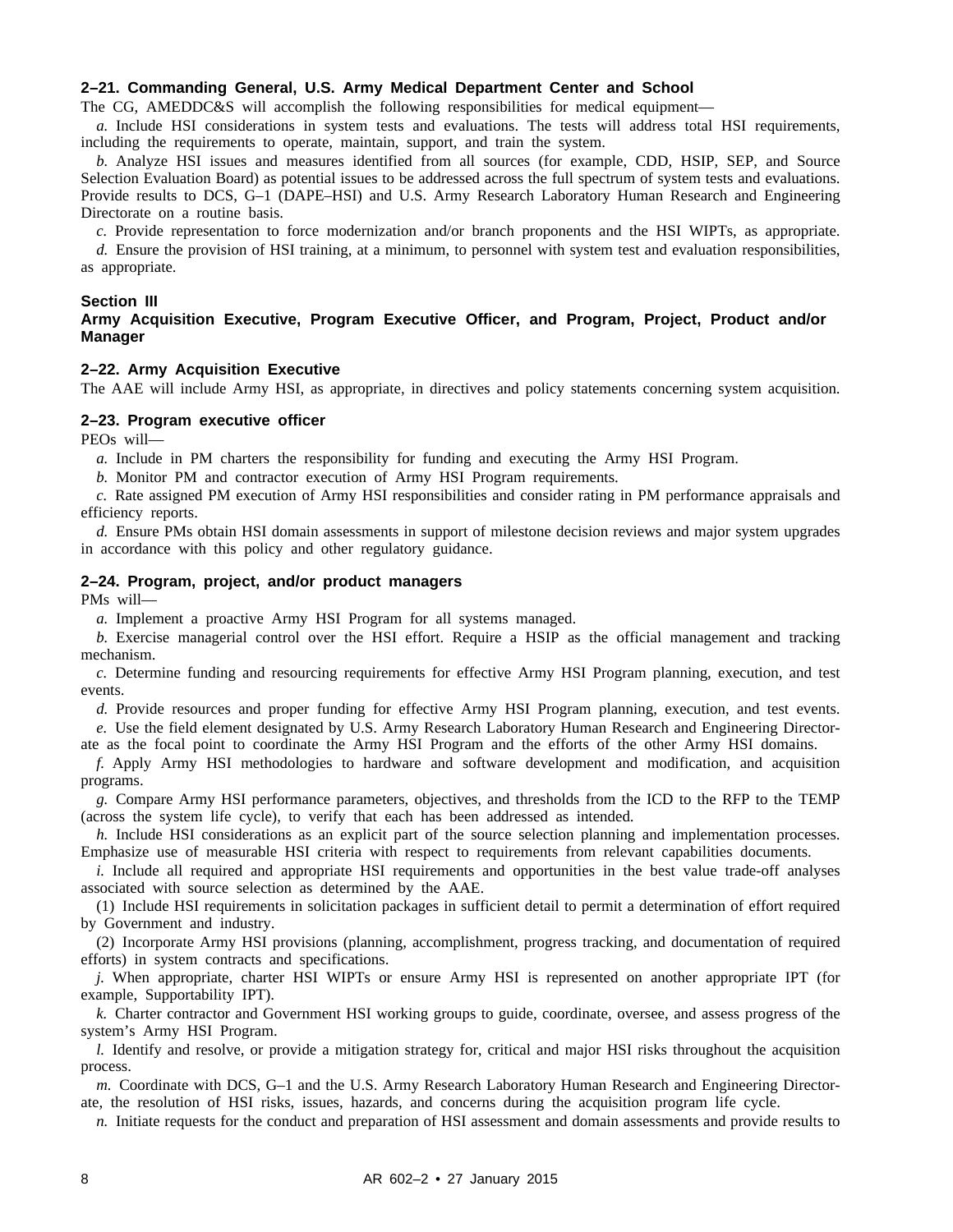DCS, G–1, the PM, and the AAE. Initiate requests not later than 120 days prior to a milestone decision or full-rate production (FRP) decision.

*o.* Provide HSI training for the team that is implementing the PM's Army HSI Program, plans, and execution.

# **Chapter 3 Human Systems Integration in the Systems Acquisition Process**

#### **3–1. Introduction**

*a.* The Army's Human Systems Integration Program is the strategy that the PM will use for all acquisition programs. An effective Army HSI Program enables the PM to fulfill the HSI requirements in DOD and ARs. More importantly, an effective Army HSI Program facilitates the acquisition of a system that meets total system performance requirements.

*b.* Army HSI is focused on influencing the design of systems and associated support requirements so that developmental, nondevelopmental, and modified systems can be operated, maintained, and supported efficiently and safely within the manpower structure, personnel aptitudes, and training constraints of the Army and within an affordable cost of ownership. The implementation of HSI affects total system performance (both effectiveness and availability), making explicit the role that the Soldier plays and how that performance is shaped by design factors. Army HSI also addresses the manpower, personnel, and training resources needed to achieve the required performance and, where possible, indicates more affordable configurations of manpower, personnel, and training resources.

*c.* The engineering design philosophy of HSI is focused on optimum system performance on the battlefield, which includes up front and continuous consideration of both Soldier and equipment capability. Army HSI is a tailored, option-oriented process as opposed to an objective-oriented process. The Army HSI process will provide decisionmakers with information upon which to make trade-offs in areas such as quality and numbers of people, training, technology, conditions, standards, costs, Soldier survivability, safety, health hazard risks, design and interface features, and personnel assignment policy.

*d.* It is imperative that a total HSI effort begins early in system acquisition, at the development of the ICD Phase, with emphasis on user feedback. For maximum HSI, PMs will have their contractors place HSI activities within the supportability and systems engineering components of their organization to ensure every design decision and modification is given HSI consideration in accordance with the seven domains. Additionally, special attention will be given to HSI efforts as a system approaches Milestone C decisions, specifically low rate initial production and FRP.

#### **3–2. Human Systems Integration in the capabilities requirements determination process**

*a.* For maximum effectiveness, HSI will be considered as early as possible in the acquisition process and will be embedded in requirements documents. AR 71–9 outlines the requirements determination process.

*b.* An Army HSI representative is a dedicated and/or on-call core member of the capabilities document team or force modernization and/or branch proponent team convened to write requirements documents. Per direction of the AAE, U.S. Army Research Laboratory Human Research and Engineering Directorate is the focal point for the force modernization and/or branch proponent to facilitate appropriate HSI representation and involvement. The HSI-dedicated core representative will normally be from U.S. Army Research Laboratory Human Research and Engineering Directorate.

*c.* HSI issues and concerns will be documented in appropriate program documentation and the ICDT minutes, and reports will provide an audit trail. Appropriate HSI considerations will be addressed during the Joint Capabilities Integration and Development System process in order to help program sponsors identify realistic human considerations consistent with technology, affordability, cost and technical risk reduction, and accelerated development and/or procurement. For example, results of HSI analyses may provide significant input to the AoA.

*d.* The benefits of HSI participation in the capabilities development process will be most evident when the lead transitions to a MATDEV after approval of a materiel requirement at Milestone A. Continuity of human considerations will be maintained throughout system development and design, from concept definition, into the PM's IPT process, system fielding, operations, and through system disposal.

#### **3–3. Human Systems Integration in the integrated product team process**

*a.* Army HSI representatives continue to participate in the IPT process through the transition to the HSI WIPT and will support the PM's HSI implementation strategy and help the PM manage the system's Army HSI Program.

*b.* The Army HSI community will provide representation to the PM's HSI WIPT, as appropriate (see table 3–1). Army HSI representatives will recommend potential areas within the HSI review process for streamlining and tailoring surfaced HSI issues to the WIPT as soon as they are identified, and work collectively with the WIPT for resolution of all possible issues. Unresolved issues will be included in the WIPT's report to the PM and/or in HSI domain assessments. The PM will require the development of a HSIP or HSIP-like tracking document to exercise management control over the HSI effort (see chap 4).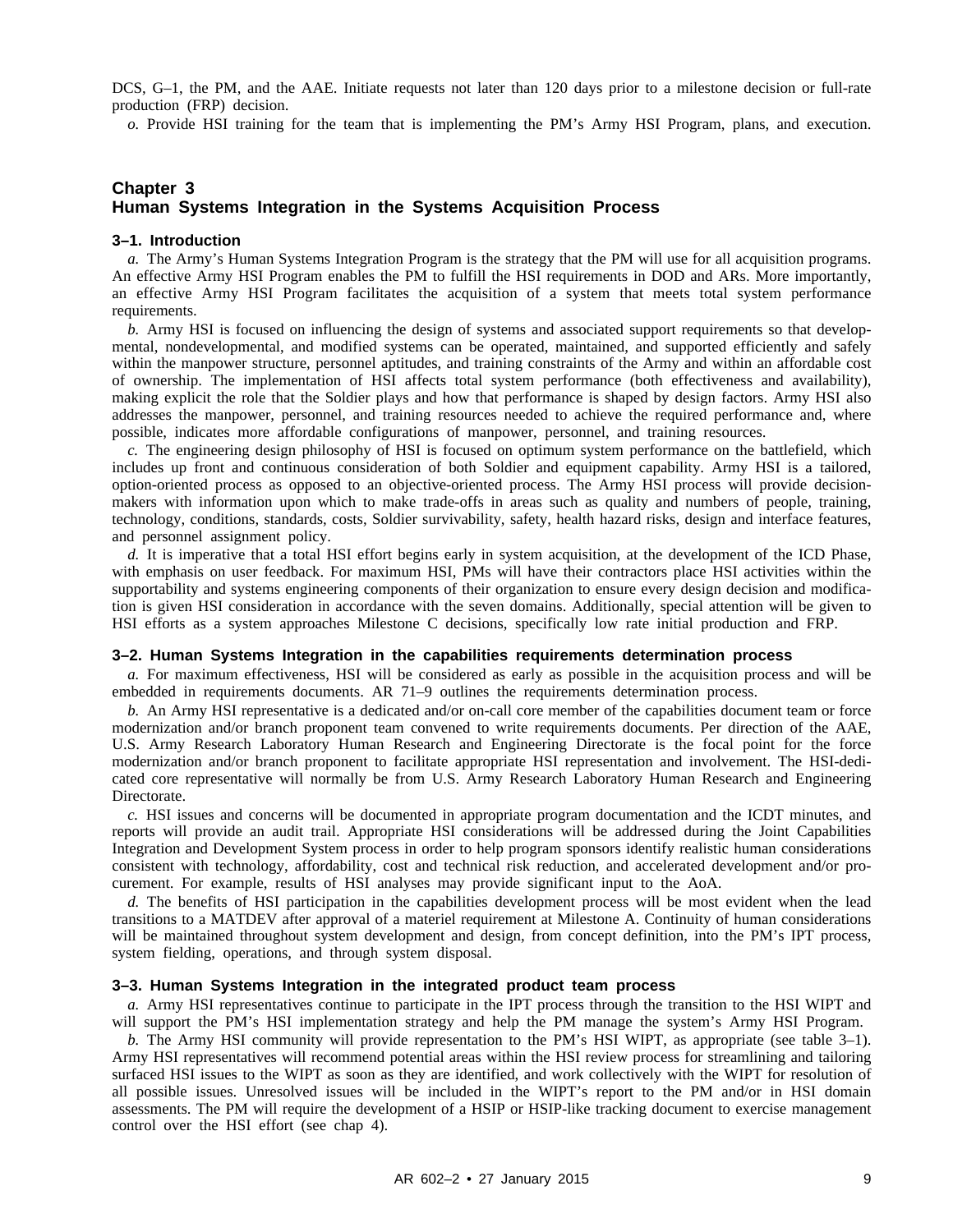*c.* For maximum risk reduction and cost avoidance, the PM will have Army HSI domain subject matter experts working with the IPT members from the onset of the program. When a key IPR or MDR is planned, the PM will task the Army HSI domains no later than 120 days in advance for Army HSI domain assessments (see table 3–2 and http:// www.armyg1.army.mil/HSI). At the PM's tasking, or on request from DCS, G–1 (DAPE–HSI), Army HSI domain agencies will prepare the domain assessments. These assessments will identify issues, help the PM manage and assess Army HSI Program risks, and ensure Soldier-related issues are considered and properly addressed throughout the system's life cycle. The PM and ATEC will ensure that test reports are provided in sufficient time for an adequate assessment of the results of the testing (for example, limited user tests, initial operational test and evaluation). The principal products generated from integrated test and evaluation activities are the Operational Test Agency milestone assessment report, OTA evaluation report, or the OTA follow-on evaluation report. The OTA milestone assessment report is provided to the decisionmaker at Milestone B and C while the OTA evaluation report is provided at the FRP decision. Prior to convening of a key IPR or MDR, a final HSI assessment will be issued by DCS, G–1 (DAPE–HSI) for the MDA, with copies to the PEO, ATEC (CSTE–HR) and/or PM. This final HSI Assessment will identify the critical issues requiring resolution during the next phase of the acquisition cycle.

*d.* HSI, and especially function and/or task allocation will be a topic at all design reviews.

*e.* HSI will receive special attention as the system nears Milestone C decisions (low-rate initial production and FRP).

#### **3–4. Human Systems Integration in commercial off-the-shelf and non-developmental items**

*a.* Potential HSI contributions to a commercial off-the-shelf or nondevelopmental item acquisition are similar to those made for system development programs. The selection of this acquisition strategy does not eliminate the advantage this particular program may gain by applying the HSI process. Any system must meet performance parameters and thresholds. HSI considerations are crucial in the market investigation process and as an evaluation factor.

*b.* As with other acquisition strategies, the recommended HSI management tool for the PM is the HSIP or HSIP-like tracking document (see chap 4).

*c.* As with system development programs, Army HSI domain assessments and the HSI assessment will be requested by the PM in preparation for each IPR and MDR.

*d.* When HSI-essential systems analysis data are not obtained, the HSI WIPT will identify to the PM the essential HSI data that are needed for transmittal to the appropriate domains.

# **3–5. Human Systems Integration in evolutionary acquisition**

*a.* When making an incremental change, HSI issues and domains will be considered to ensure that configuration changes do not create new or unforeseen HSI issues.

*b.* As in other acquisition strategies, the HSIP or HSIP-like tracking document will be used for the PM to manage the Army HSI Program during the systems modification (see chap 4).

*c.* As determined appropriate within the framework of the IPT and the tailored HSI effort, an HSI Assessment will be prepared for systems modification decisions and updated for each subsequent IPR and MDR. All HSI issues will be resolved, or risk accepted prior to Milestone C. The Army HSI process should focus on the development and implementation of modifications throughout the life cycle of the system.

# **3–6. Manpower and Personnel Integration in other systems**

*a. Joint programs*. For Joint programs that require Army personnel (as operators, maintainers, or supporters), HSI policies apply. HSI requirements will be embedded in the ICD, CDD, CPD, RFP, SOW, AoA, SEP, System Training Plan, HSIP, and TEMP, particularly the critical operational issues and criteria.

*b. Capabilities development for rapid transition process*. The Army often accelerates procurement programs for urgent needs, often identified through TRADOC warfighting experiments as compelling successes (see AR 71–9). Army HSI practices and policies will be made an integral part of these programs by the PM or acquisition authority.

#### **3–7. Human Systems Integration domain representation**

Army HSI domain representation on CAPDEV and MATDEV teams for ACAT I and II and non-ACAT I and II systems are portrayed in tables 3–1 and 3–2.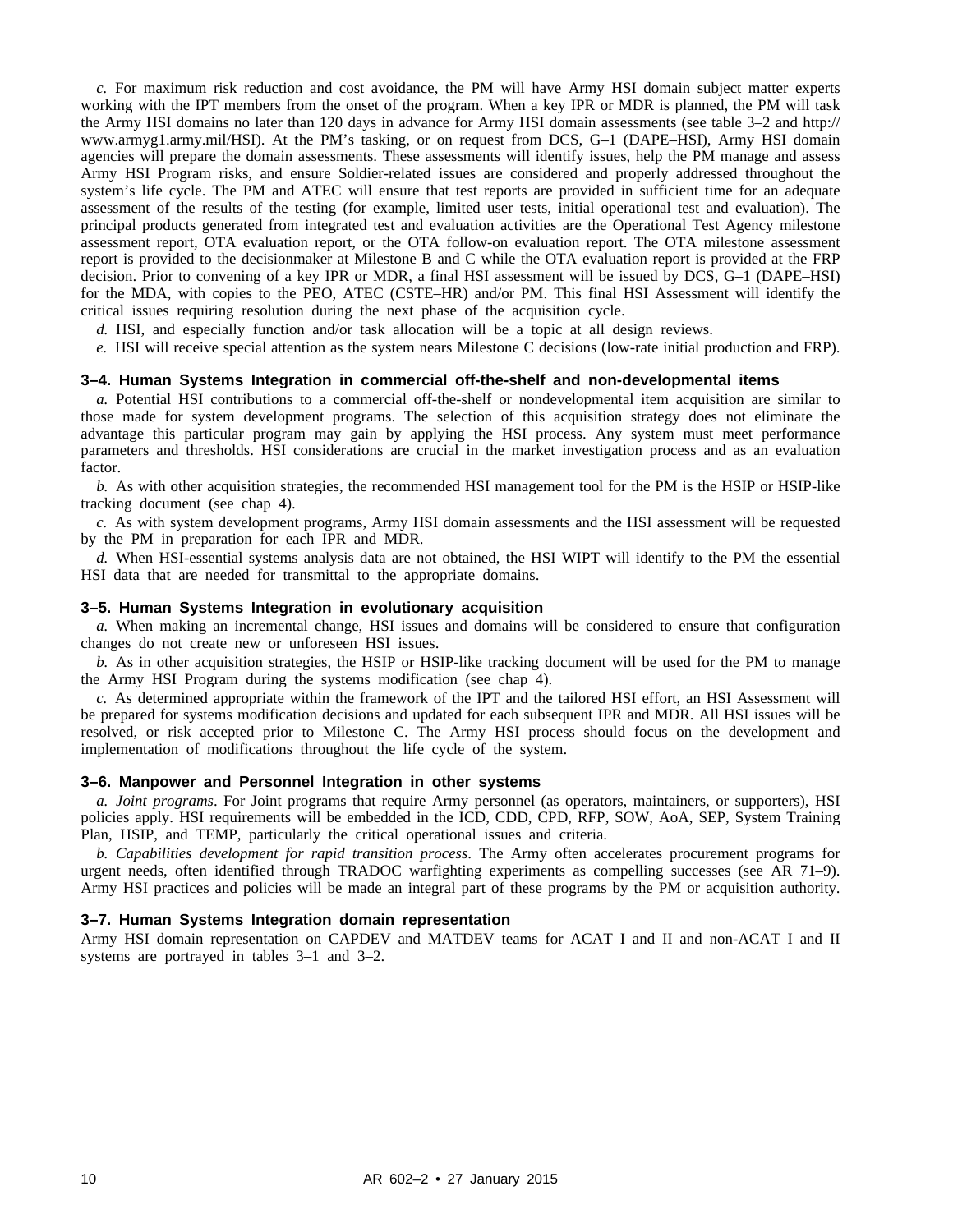# **Table 3–1**

| Representative Human Systems Integration domain subject matter expertise for integrated capabilities development teams |  |  |  |  |  |  |
|------------------------------------------------------------------------------------------------------------------------|--|--|--|--|--|--|
| and integrated product teams                                                                                           |  |  |  |  |  |  |

| Doman                         | ACAT ID, IC, and II                                                                                                                                         | <b>ACAT IA (IAM, IAC)</b>                               | <b>ACAT III</b>        |  |  |  |  |
|-------------------------------|-------------------------------------------------------------------------------------------------------------------------------------------------------------|---------------------------------------------------------|------------------------|--|--|--|--|
| Manpower                      | U.S. Army Research Laboratory Human Research and Engineering Directorate; Capability Develop-<br>ment Integration Directorate; TCM; proponency office       |                                                         |                        |  |  |  |  |
| Personnel capabilities        | U.S. Army Research Laboratory Human Research and Engineering Directorate: Capability Develop-<br>ment Integration Directorate; TCM; proponency office       |                                                         |                        |  |  |  |  |
| Training                      | U.S. Army Research Laboratory Human Research and Engineering Directorate; TCM; training<br>developer                                                        |                                                         |                        |  |  |  |  |
| Health hazards                | Army Public Health Command (lead); AMEDDC&S (assist)                                                                                                        |                                                         |                        |  |  |  |  |
| <b>HFE</b>                    | U.S. Army Research Laboratory Human Research and Engineering Directorate                                                                                    |                                                         |                        |  |  |  |  |
| System safety                 | Combat Readiness Center;<br>AMC Life cycle Management<br>Command (LCMC) Safety Office                                                                       | U.S. Army Communications-<br><b>Electronics Command</b> | AMC LCMC Safety Office |  |  |  |  |
| Soldier survivability         | U.S. Army Research Laboratory Survivability and Lethality Analysis Directorate, U.S. Army Research<br>Laboratory Human Research and Engineering Directorate |                                                         |                        |  |  |  |  |
| Army HSI (domain integration) | DCS, G-1 (DAPE-HSI); U.S. Army Research Laboratory Human Research and Engineering Direc-                                                                    |                                                         |                        |  |  |  |  |

| <b>Assessment</b>                                          | ACAT ID, IC, and II                                                                                                                                                           | ACAT IA (IAM, IAC)                                      | AT III, IIIAC and IV   |  |  |  |  |
|------------------------------------------------------------|-------------------------------------------------------------------------------------------------------------------------------------------------------------------------------|---------------------------------------------------------|------------------------|--|--|--|--|
| Manpower, personnel capabili-<br>ties, training            | U.S. Army Research Laboratory Human Research and Engineering Directorate                                                                                                      |                                                         |                        |  |  |  |  |
| Health hazards                                             | Army Public Health Command                                                                                                                                                    |                                                         |                        |  |  |  |  |
| <b>HFE</b>                                                 | U.S. Army Research Laboratory Human Research and Engineering Directorate                                                                                                      |                                                         |                        |  |  |  |  |
| Soldier survivability                                      | U.S. Army Research Laboratory Survivability and Lethality Analysis Directorate (lead); U.S. Army Re-<br>search Laboratory Human Research and Engineering Directorate (assist) |                                                         |                        |  |  |  |  |
| System safety                                              | Combat Readiness Center*                                                                                                                                                      | U.S. Army Communications-<br><b>Electronics Command</b> | AMC LCMC Safety Office |  |  |  |  |
| Draft DCS, G-1 HSI Assess-<br>ment (Domain Integration)    | U.S. Army Research Laboratory Human Research and Engineering Directorate                                                                                                      |                                                         |                        |  |  |  |  |
| DCS, G-1 HSI<br>final assessment (domain inte-<br>gration) | DCS, G-1 (DAPE-HSI)                                                                                                                                                           |                                                         |                        |  |  |  |  |

# **Chapter 4 Human Systems Integration Plan or Human Systems Integration Plan-Like Tracking Document**

# **4–1. Introduction to the Human Systems Integration Plan**

*a.* DODI 5000.02, Enclosure 8 states: "The PM shall have a plan for HSI in place early in the acquisition process to optimize total system performance, minimize total ownership costs, and ensure that the system is built to accommodate the characteristics of the user population that will operate, maintain, and support the system." Historically, successful acquisition programs have used the HSIP to fulfill this requirement for an HSI strategy. An HSIP or HSIP-like tracking document will be used to identify HSI issues and their recommended resolutions for all ACAT I and II systems. It is strongly recommended that the HSIP or HSIP-like tracking device be used on all ACAT systems.

*b.* The HSIP is a tailored planning and management tool that outlines and documents the HSI management approach, associated decision and planning efforts, user concerns, and resolution of HSI issues during system acquisition. Identification and documentation of these issues early in the acquisition cycle increases the probability of their resolution, thereby enhancing total system performance, affordability, supportability, and conservation of the Army's resources. DODI 5000.02 and The Defense Acquisition Guidebook recommend that the PM develop a Human System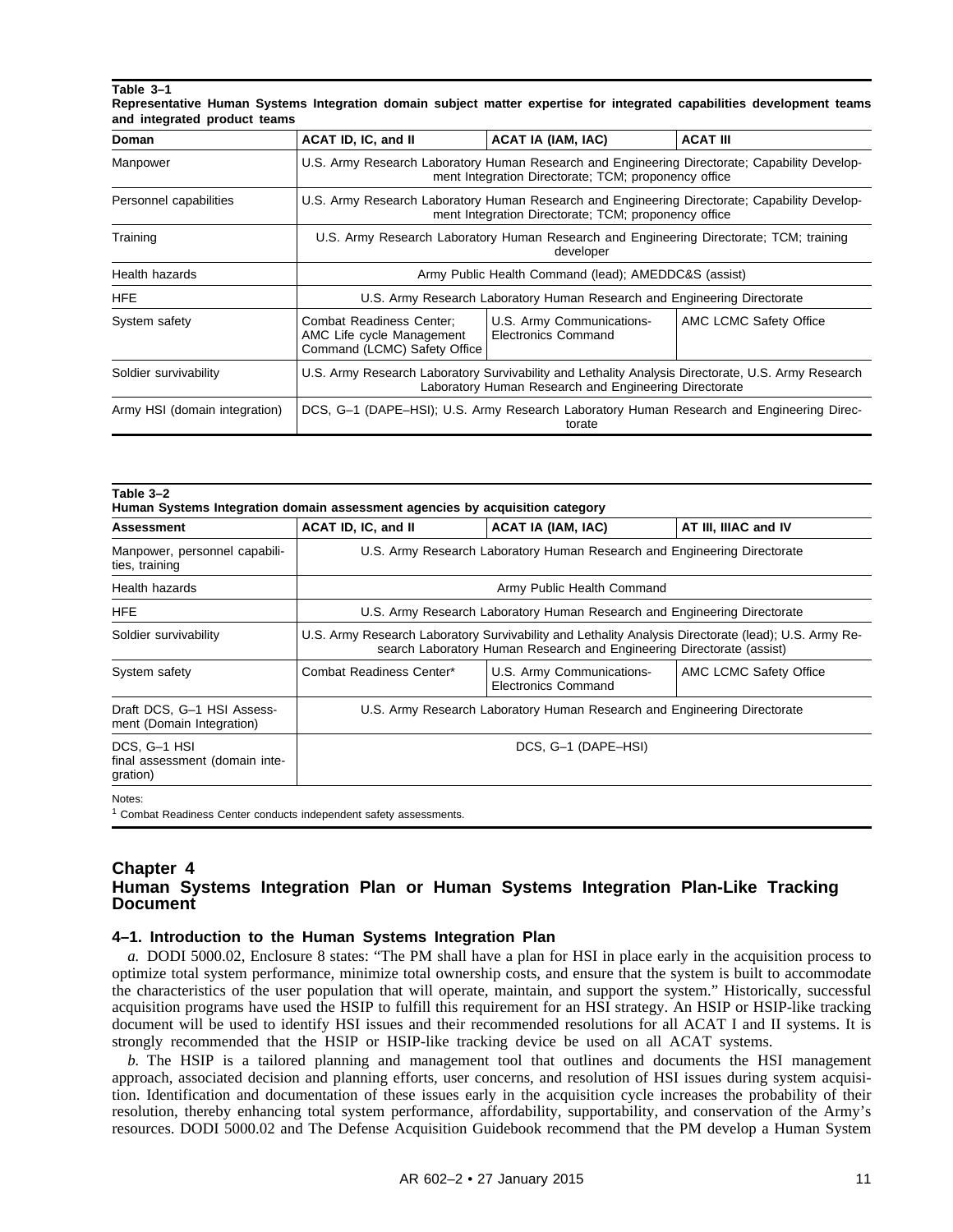Integration Plan (HSIP equivalent) when the system has complex human-systems interfaces; significant manpower or training costs; personnel concerns; or safety, health hazard, or survivability issues.

*c.* The HSIP will be the cornerstone of the HSI effort to ensure human considerations are effectively integrated into the development and acquisition of Army systems.

(1) The HSIP enhances and documents the Army's effort to focus on total system performance. Consequently, the goal of optimizing total system performance at an affordable cost of ownership must consider military and civilian personnel (including contractor) requirements, and the feasibility and costs for operating, maintaining, repairing, training, supporting, and disposing of systems.

(2) The HSIP is a living document. It will track the current status of issues to include: plans to address the issue; actions taken or decisions made; those responsible; and the current status. It will also contain potential or real HSI data sources and HSI analyses planned, underway, or completed. By recording the issues and their subsequent resolution, the HSIP provides an audit trail for subsequent system reviews.

(3) Information contained in the HSIP will flow to other documents (for example, CDD, user's functional description, TEMP, RFP, and System Training Plan). Likewise, new HSI information contained in other documents will flow to the HSIP. To be effective, all documentation will be reviewed periodically to ensure this cross-walk of information occurs.

# **4–2. Human Systems Integration management**

*a.* As with all HSI activities, Army HSI management will be initiated early in the process.

*b.* The HSI WIPT will tailor the format of the HSIP, which will contain those elements deemed essential and meaningful for use by the CAPDEV and the PM. The following potential HSIP elements, which have proven useful in past Army HSI Programs, will be considered:

(1) System information.

(2) Detailed target audience description (see glossary for definition).

(3) HSI issues and an issue tracking system.

(4) Coordination to include points of contact.

*c.* Unresolved issues and issues that have been successfully resolved and reflect favorably on the system will be reported in the appropriate domain assessment.

# **Chapter 5 Human Systems Integration in the Source Selection Process**

#### **5–1. Treatment of Human Systems Integration**

*a.* Army HSI will be treated as a distinct major managerial and technical area based in part on the results of analyses provided by the associated CAPDEV or IPT recommendations, and/or the contents of the CDD or HSIP, or directions from the CAPDEV or TCM. Of critical importance is the role of HSI in the final source selection process. HSI will be identified as a factor in the selection process so contractors will address it in responses to the RFP. Once actual work begins, HSI issues will be continuously addressed and evaluated throughout the life cycle of the program, starting at the development of the ICD through the operations and sustainment phase. This is especially important since the majority of the Army's life cycle costs for fielding are incurred for personnel and human resources.

*b.* Treatment of HSI will be tailored appropriately to suit the nature and priorities of the program and contract effort.

#### **5–2. Implementation**

*a.* Program managers have a responsibility to address HSI as an essential part of the overall system design and acquisition process.

*b.* Solicitations will require offerors to respond to all pertinent HSI considerations in the SOW that will reflect requirements from the CDD (and possibly enhanced through market research and/or IPT contributions). Important HSI issues or opportunities identified in appropriate paragraphs of the CDD will be addressed and evaluated as specific, standalone functional requirements in the SOW.

*c.* The specifications will describe how the system is to operate for the user in the operational environment, how the human influences performance parameters, and, in the quality assurance paragraphs, how those requirements will be verified. Specifications will also clearly identify any HSI objectives and thresholds identified in the CDD.

*d.* HSI deliverables under the contract will be included in the contract data requirements list.

*e.* HSI considerations will be included in solicitation documents especially section C, SOW, section L, Instructions to Offerors, and section M, Evaluation Factors.

*f.* HSI considerations will be an explicit part of the source selection planning and implementation process. All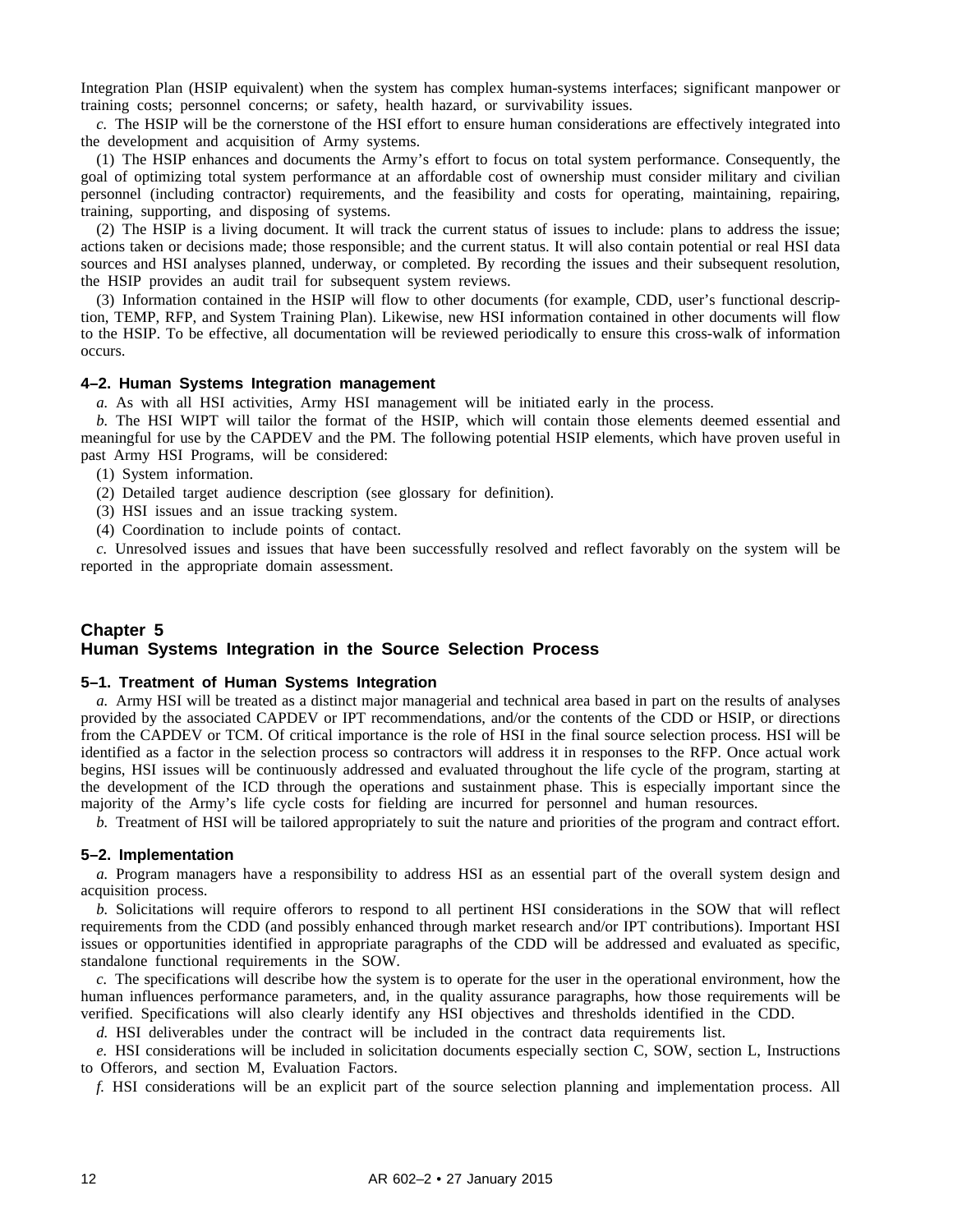required and appropriate HSI requirements and opportunities will be evaluated and considered in the best value tradeoff analyses associated with source selection for acquisition of all Army systems.

*g.* The Source Selection Evaluation Board will include representatives from each of the respective HSI domains, where appropriate.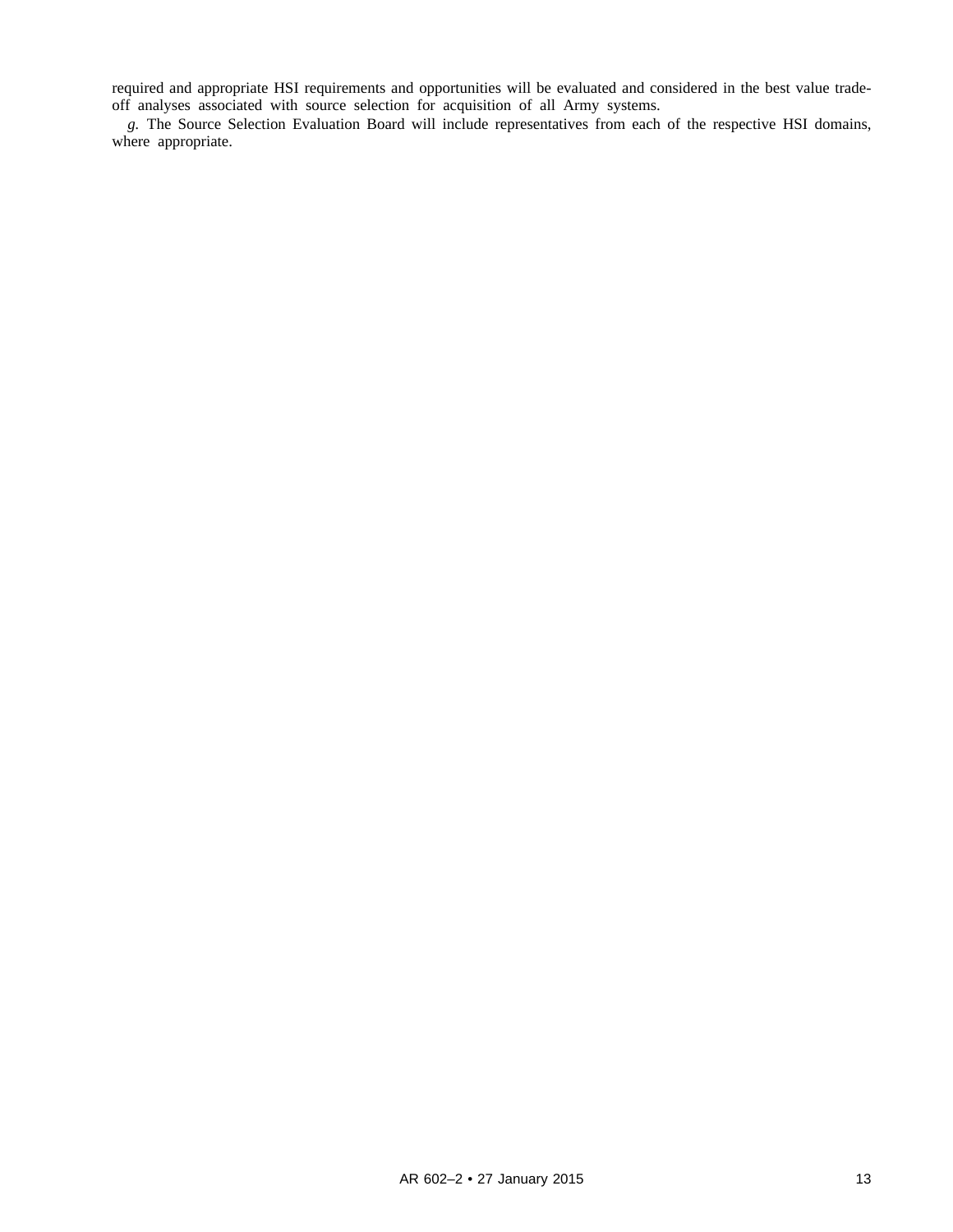# **Appendix A References**

**Section I Required Publications**

# **AR 40–5**

Preventive Medicine (Cited in paras 2–9b(1), 2–16d(2).)

# **AR 40–10**

Health Hazard Assessment Program in Support of the Army Acquisition Process (Cited in paras 2–9b(1), 2–16d(2).)

# **AR 70–75**

Survivability of Army Personnel and Materiel (Cited in para 2–15d(1).)

# **AR 71–9**

Warfighting Capabilities Determination (Cited in paras 2–7a, 3–2a, 3–6b.)

# **AR 385–10**

The Army Safety Program (Cited in para 2–11.)

# **Defense Acquisition Guidebook**

Human Systems Integration (HSI), chapter 6 (Cited in para 4–1b.) (Available at https://acc.dau.mil/ CommunityBrowser.aspx.)

# **DODI 5000.02**

Operation of the Defense Acquisition System (Cited in paras 1–1, 4–1a, 4–1b.) (Available at http://www.dtic.mil/whs/ directives.)

# **Section II**

# **Related Publications**

A related publication is a source of additional information. The user does not have to read it to understand this publication.

# **AR 5–11**

Management of Army Models and Simulations

# **AR 5–22**

The Army Force Modernization Proponent System

#### **AR 11–2**

Managers' Internal Control Program

# **AR 15–1**

Boards, Commissions, and Committees - Committee Management

#### **AR 25–1**

Information Management Army Information Technology

# **AR 25–30**

The Army Publishing Program

# **AR 25–400–2**

The Army Records Information Management System (ARIMS)

# **AR 40–60**

Army Medical Materiel Acquisition Policy

# **AR 70–1** Army Acquisition Policy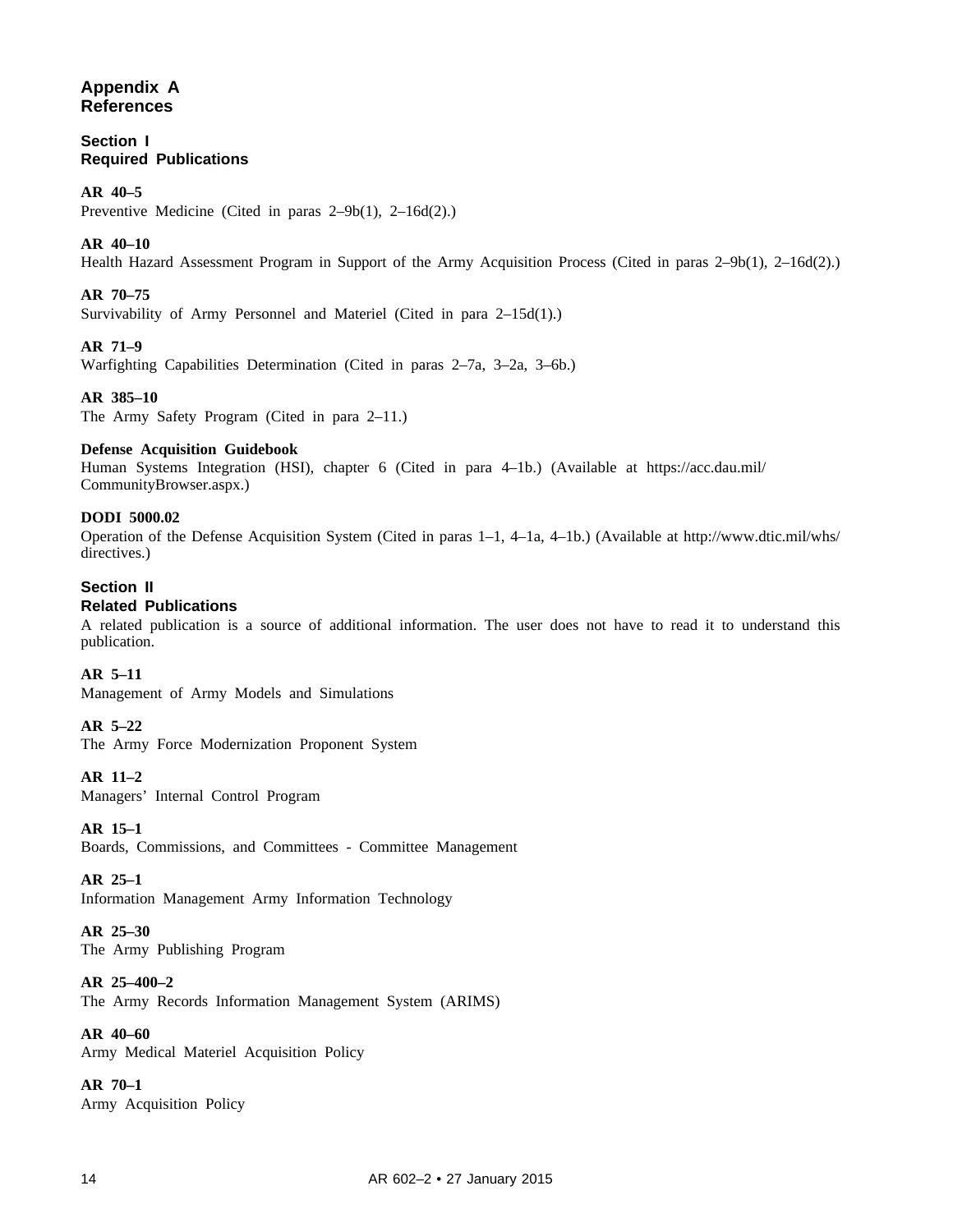**AR 70–8** Soldier-Oriented Research and Development in Personnel and Training

**AR 71–32** Force Development and Documentation

**AR 73–1** Test and Evaluation Policy

**AR 350–1** Army Training and Leader Development

**AR 350–38** Policies and Management for Training Aids, Devices, Simulators, and Simulations

**AR 381–11** Intelligence Support to Capability Development

**AR 570–4** Manpower Management

**AR 700–127** Integrated Product Support

**AR 700–142** Type Classification, Materiel Release, Fielding, and Transfer

**AR 750–1** Army Materiel Maintenance Policy

**DA Pam 70–3** Army Acquisition Procedures

**DA Pam 385–16** System Safety Management Guide

**DA Pam 611–21** Military Occupational Classification and Structure

**DODD 5000.01** The Defense Acquisition System (Available at http://www.dtic.mil/whs/directives/.)

**Supply Bulletin 8–75 series** Available at http://www.usamma.amedd.army.mil/supply\_bulletins.cfm.

**10 USC 2434** Independent cost estimates; operational manpower requirements (Available at http://uscode.house.gov.)

**Section III Prescribed Forms** This section contains no entries.

**Section IV Referenced Forms**

Unless otherwise indicated, DA Forms are available on the Army Publishing Directorate Web site at http://www.apd. army.mil.

**DA Form 11–2** Internal Control Evaluation Certification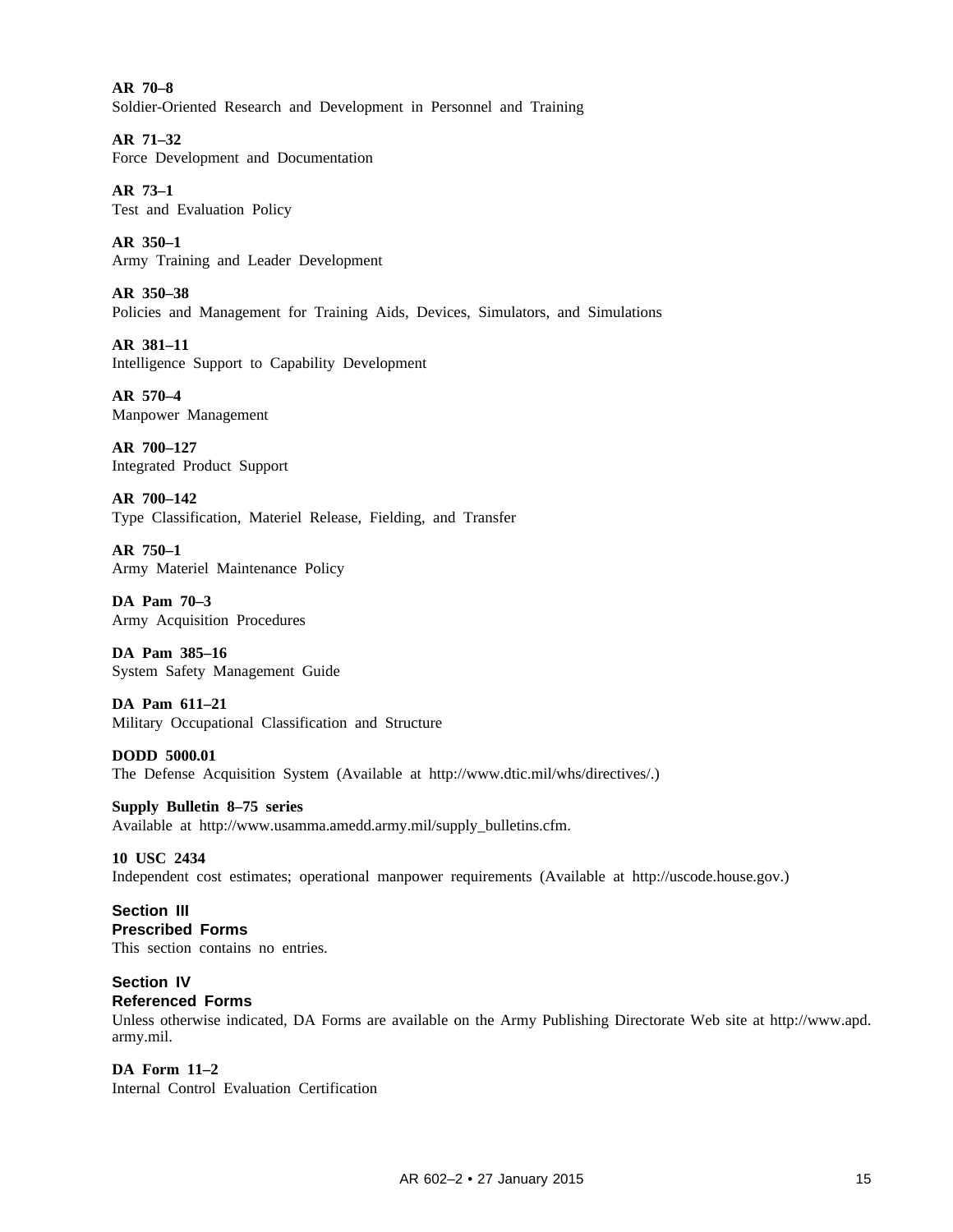#### **DA Form 2028**

Recommended Changes to Publication and Blank Forms

# **Appendix B Human Systems Integration Practitioners' Evaluation**

# **B–1. Function**

The function covered by this evaluation is the conduct of the Army HSI Program by HSI managers and other functional specialists supporting the Army HSI Program.

# **B–2. Purpose**

The purpose of this evaluation is to assist the senior acquisition HSI personnel within the Army HSI community in evaluating the application of HSI principles during the acquisition and fielding process.

#### **B–3. Instructions**

Answers will be based upon the actual testing of control (for example, document analysis, direct observation, interviewing, sampling, simulation, and/or others). Answers that indicate deficiencies will be explained, and the corrective action taken will be indicated in the supporting documentation. These management controls will be evaluated at least once every 5 years and then certified on DA Form 11–2 (Internal Control Evaluation Certification).

# **B–4. Test questions**

*a. System acquisition planning*.

(1) Are resource constraints considered in development of requirements documents (such as, ICD and CDD)?

(2) Are HSI requirements and constraints considered in program documents and reviews?

(3) Is Army HSI considered in source selection to ensure reduction in resource requirements?

*b. Human Systems Integration considerations for Army systems before fielding*.

(1) Were relevant and justifiable Army HSI thresholds and objectives developed during concept development?

(2) Did performance parameters (including key performance parameters) consider the Soldier in parameter development?

(3) Was a target audience description developed so that acquisition and design personnel are aware of the typical operators, maintainers, and supporters available for the system?

(4) Can the proposed system be operated and maintained by the quantity and skills of people that will be available? (5) Is Army HSI represented on all appropriate ICDTs and IPTs?

(6) Has U.S. Army Research Laboratory Human Research and Engineering Directorate been designated as the focal point for Army HSI support on systems?

- (7) Is there a process to manage the Army HSI Program and track issues on all systems?
- (8) Are HSI issues being incorporated in appropriate testing and evaluation plans?
- (9) Is sufficient funding programmed to perform the Army HSI actions planned?
- *c. Human Systems Integration after fielding*.
- (1) Is the requirement for post-fielding HSI analyses identified and resourced?

(2) Are HSI unresolved issues being addressed in planned system modifications and/or product improvements and disposal issues being addressed in planned system modifications and/or product improvements?

# **B–5. Supersession**

Not applicable.

# **B–6. Comments**

Help make this a better review tool. Submit comments to the DCS, G–1 (DAPE–HSI), 300 Army Pentagon, Washington, DC 20310–0300.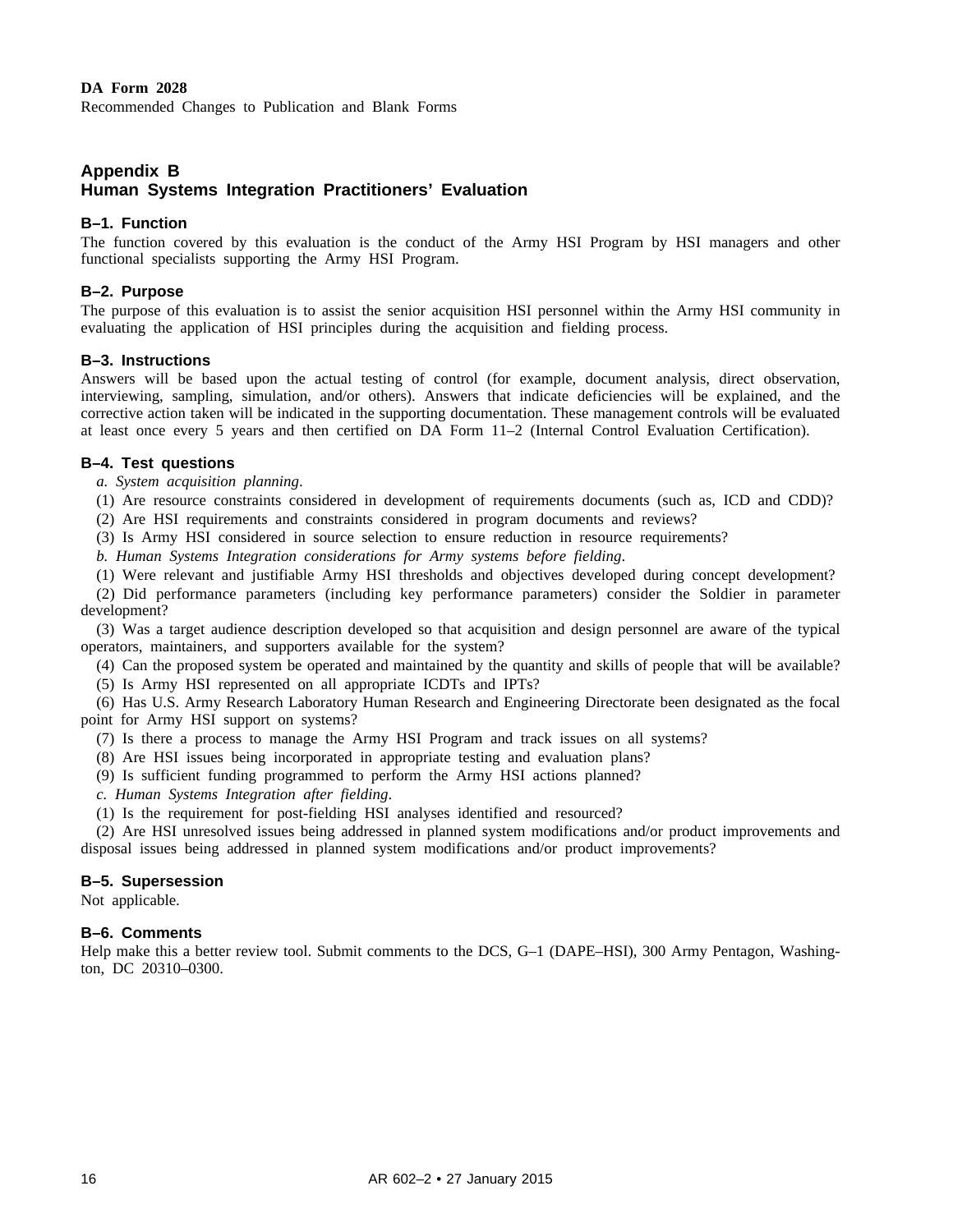# **Glossary**

**Section I Abbreviations**

**AAE** Army Acquisition Executive

**ACAT** acquisition category

**AMC** U.S. Army Materiel Command

**AMEDDC&S** U.S. Army Medical Department Center and School

**AoA** analysis of alternatives

**AR** Army regulation

**ASA (ALT)** Assistant Secretary of the Army (Acquisition, Logistics and Technology)

**ASA (IE&E)** Assistant Secretary of the Army (Installation, Energy, and Environment)

**ASA (M&RA)** Assistant Secretary of the Army (Manpower and Reserve Affairs)

**ATEC** U.S. Army Test and Evaluation Command

**CG** commanding general

**CIO/G–6** Chief Information Officer/G–6

**COE** Chief of Engineers

**CDD** capability development document

**CPD** capability production document

**DA** Department of the Army

**DASAF** Director of Army Safety

**DCS, G–1** Deputy Chief of Staff, G–1

**DCS, G–2** Deputy Chief of Staff, G–2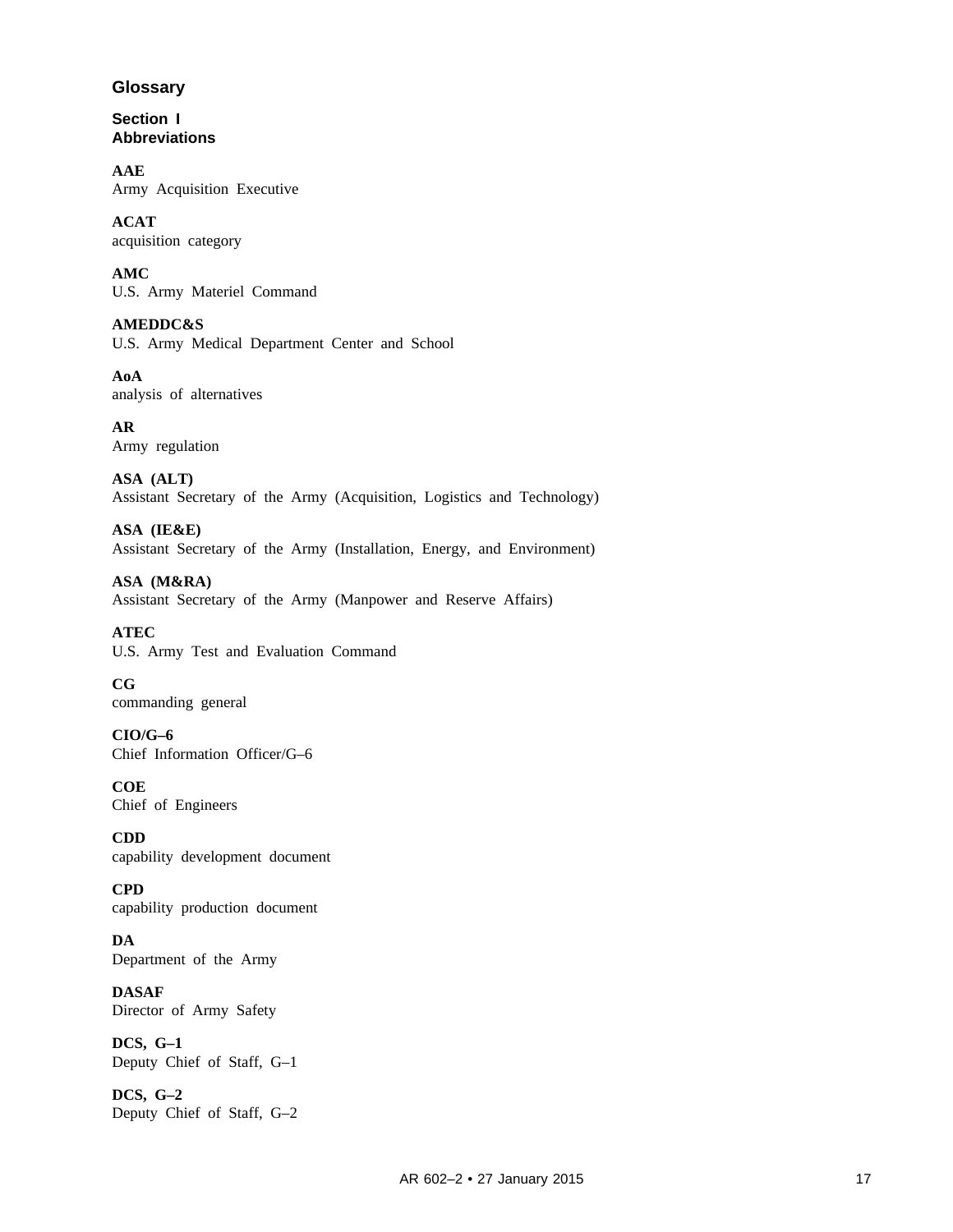**DCS, G–3/5/7** Deputy Chief of Staff, G–3/5/7

**DCS, G–4** Deputy Chief of Staff, G–4

**DOD** Department of Defense

**DODI** Department of Defense instruction

**FRP** full-rate production

**HFE** human factors engineering

**HHA** health hazard assessment

**HHAR** health hazard assessment report

**HIS** human systems integration

**HSIP** Human Systems Integration Plan

**ICD** initial capabilities document

**ICDT** integrated capabilities document team

**INSCOM** U.S. Army Intelligence and Security Command

**ILS** integrated logistics support

**IPR** in-process review

**IPT** integrated product team

**LCMC** Life cycle Management Command

**MANPRINT** Manpower and Personnel Integration

**MATDEV** materiel developer

**MDA** milestone decision authority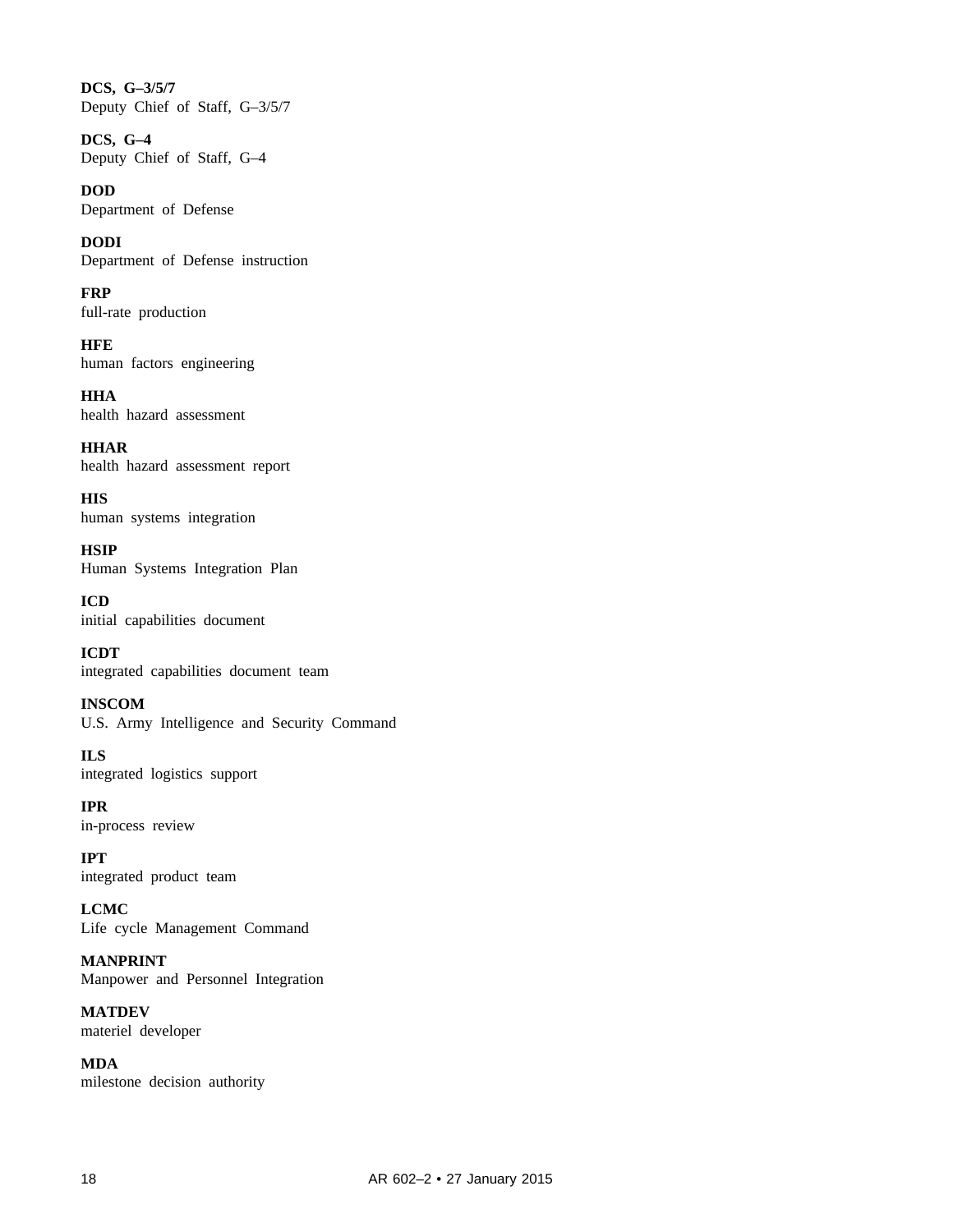**MDR** milestone decision review

**MEDCOM** U.S. Army Medical Command

**OIPT** overarching integrated product team

**OTA** Operational Test Agency

**PEO** program executive officer

**PM** program, project, and/or product manager

**RFP** request for proposal

**SEP** System Engineering Plan

**SMDC** U.S. Army Space and Missile Defense Command

**SOW** statement of work

**TCM** TRADOC capability manager

**TEMP** Test and Evaluation Master Plan

**TRADOC** U.S. Army Training and Doctrine Command

**TSG** The Surgeon General

**USACRC** Combat Readiness Center

**USC** United States Code

**WIPT** working integrated product team

**Section II Terms**

# **Acquisition category**

Categories established to facilitate decentralized decisionmaking and execution and compliance with statutorily imposed requirements.

# **Health hazards**

The inherent conditions in the use, operation, maintenance, repair, support, storage, and disposal of a system (for example, acoustical energy, biological substances, chemical substances, oxygen deficiency, radiation energy, shock,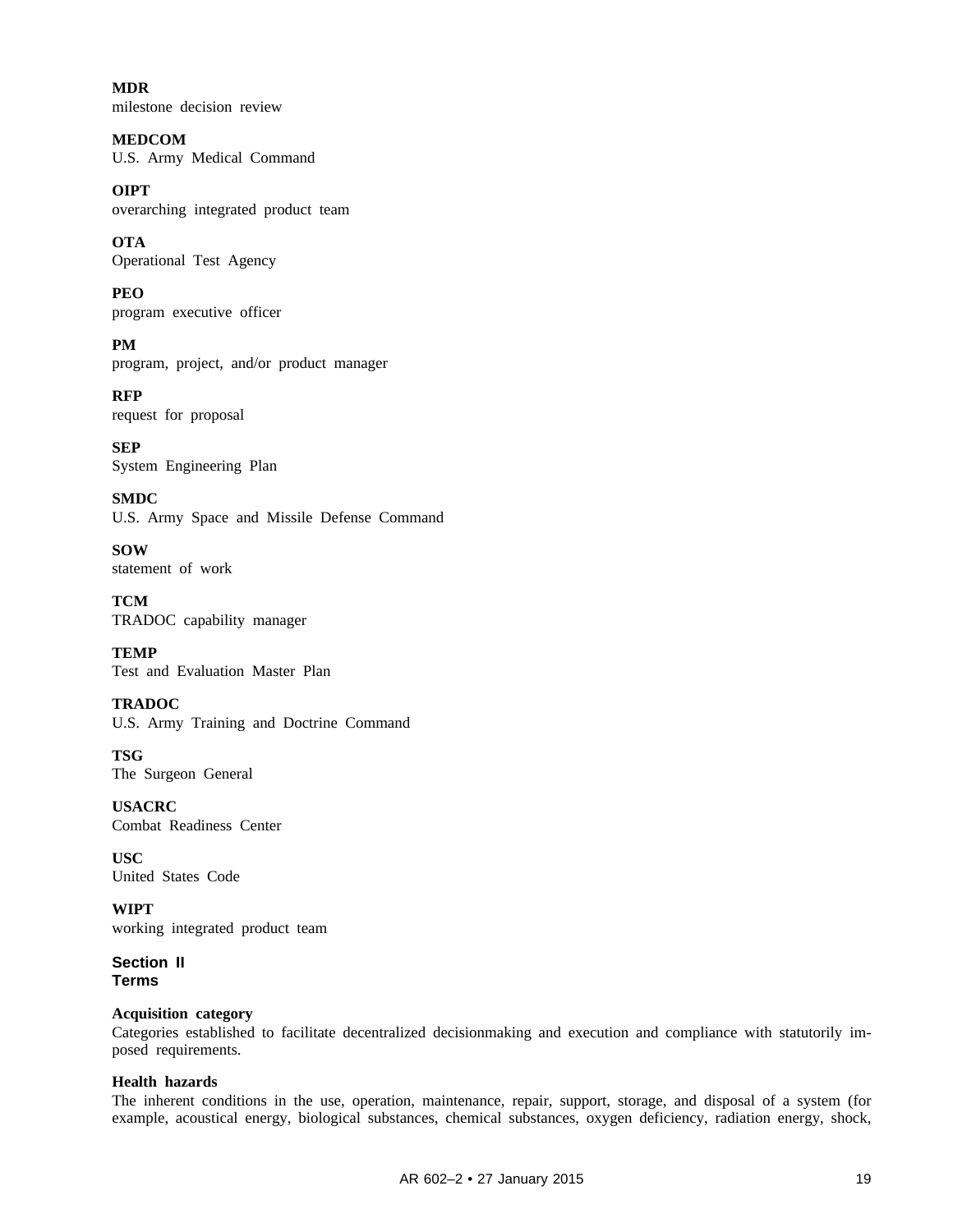temperature extremes, trauma, and vibration) that can cause death, injury, illness, disability, or reduce job performance of personnel.

#### **Health hazard assessment**

One of the domain assessments prepared in support of the HSI assessment process. Its purpose is to identify potential health hazards that may be associated with the development, acquisition, operation, and maintenance of Army systems.

#### **Human factors engineering**

The technical effort to integrate design criteria, psychological principles, human behavior, capabilities, and limitations as they relate to the design, development, test, and evaluation of systems. The HFE goals are to maximize the ability of Soldiers to perform at required levels by eliminating design-induced errors, and to ensure that system operation, maintenance, and support are compatible with the capabilities and limitations of the range of fully-equipped Soldiers who would be using such systems. HFE supports the Army HSI goal of developing equipment that will permit effective Soldier-machine interaction within the allowable established limits of training time, Soldier aptitudes and skill, physical endurance, physiological tolerance limits, and Soldier physical standards. HFE provides this support by determining the Soldier's role in the system, and by defining and developing Soldier-machine interface characteristics, workplace layout, and work environment.

#### **Human factors engineering assessment**

A review of the status of HFE of a system as it approaches the end of an acquisition phase in the materiel acquisition life cycle. Its purpose is to influence and support the milestone decision review process that determines whether the system is ready to transition to the next scheduled phase. Broad areas addressed by the assessment are HFE detail design and Soldier performance considerations as they relate to the operation, maintenance, and support of the system being evaluated and how these factors might impact the system's pre-established manpower, personnel, and training goals and constraints. A major thrust of the assessment is to identify any design flaws which, taken singularly or collectively, may be so objectionable that, if not remedied, would warrant a decision not to transition to the next phase. The assessment will also identify, should they exist, problems or concerns that, while not serious enough to preclude transitioning, should be resolved to enhance total system operational effectiveness. Lastly, as appropriate, the assessment will address the HFE issues identified in the HSIP and other tracking documents. Data from this report and subsequent updates are input in the HSIP or HSIP-like tracking document and the HSI assessment.

#### **Human systems integration**

A comprehensive management and technical strategy, initiated early in the acquisition process, to ensure that human performance, the burden the design imposes on manpower, personnel, and training, and safety and health aspects are considered throughout the system design and development processes. HFE requirements are also established to develop effective human-machine interfaces, and minimize or eliminate system characteristics that require extensive cognitive, physical, or sensory skills; to require excessive training or workload for intensive tasks; or to result in frequent or critical errors or safety and/or health hazards. The capabilities and limitations of the operator, maintainer, repairer, trainer, and other support personnel will be identified prior to program initiation (usually materiel development decision and/or Milestone A), and refined during the development process. Army HSI incorporates Soldier survivability considerations into that process as well (see DODI 5000.02).

#### **Human Systems Integration assessment**

Prepared under the authority of the DCS, G–1 and address unresolved critical HSI issues to the MDA for Army systems acquisition review councils, information technology OIPTs, and other acquisition decision reviews. Assessments will normally assign a RED, AMBER, or GREEN rating.

*a. Red*. Critical problems identified (show stopper) with no solution identified or solution being implemented with less than satisfactory results projected by the next milestone date.

*b. Amber*. Significant, major or minor problems identified, with a solution or work-around plan expected to be completed by the next major milestone date.

*c. Green*. No problems. All actions on schedule.

#### **Human Systems Integration exit criteria**

Specific minimum requirements that are capable of empirical and/or objective measurement that will be demonstrated before a system or program is ready to transition to the next phase of its acquisition process. HSI exit criteria typically link human performance to total system performance and life cycle cost, becoming a priority subset of total system requirements for a particular acquisition phase. Other HSI exit criteria may require demonstration of a particular outcome (for example, a performance-based demonstration of the feasibility of a particular training concept). HSI exit criteria are normally written by the force modernization and/or branch proponent or the HSI WIPT, often in coordination with the test and evaluation IPT, and documented in the HSIP or other tracking document.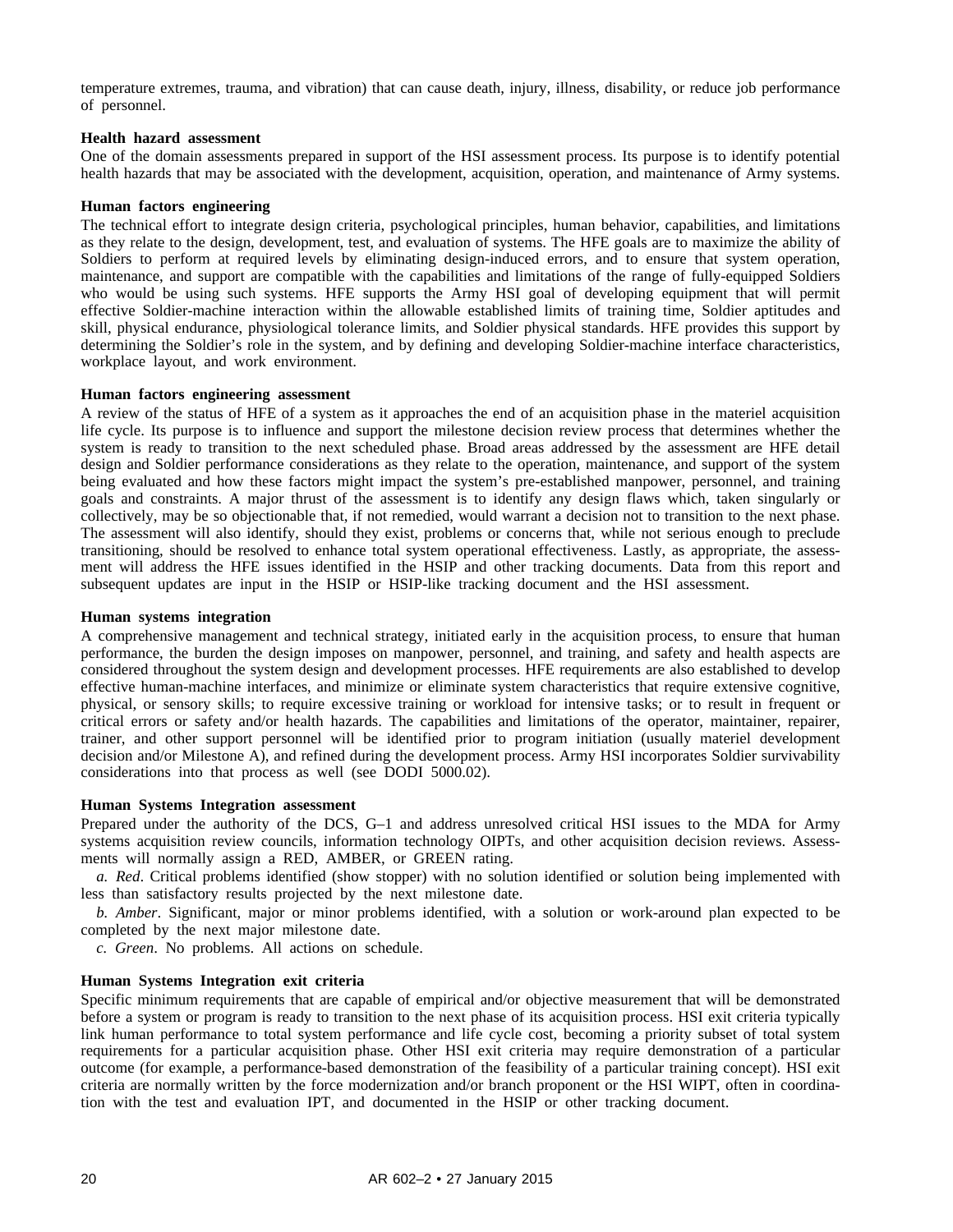#### **Human Systems Integration issues**

Issues identified and elevated by Army HSI representatives to the PM, the CAPDEV, and the TCM for risk management, mitigation, or issue resolution. Unresolved critical issues are addressed in HSI assessments to the MDA for Army systems acquisition review councils, information technology OIPTs, and other acquisition decision reviews. The PM will address the issues, their impact on supportability and life cycle costs, and their planned resolution in the modified integrated program summary. Issues are defined as critical, major, or minor.

*a. Critical*. An issue regarding one or more of the Army HSI domains which warrants immediate attention and/or resolution to preclude serious risk to the program and the Army, regarding one or more of the following areas of risk: high probability for catastrophic injury or death to the crew or other friendly personnel; seriously degraded mission performance or effectiveness; the requirement for major unprogrammed manpower, personnel, and training resources; or jeopardized ability of the manpower, personnel, and training community (DCS, G–1, TRADOC, and Human Resources Command) to support system fielding with trained available personnel. Critical unresolved issues will be addressed in an HSI assessment and reported to the MDA. Critical issues often result in an overall RED rating to the program (that is, a recommendation that the program not be allowed to proceed to the next phase until the issues are resolved or the risks have been mitigated).

*b. Major*. An issue regarding one or more of the Army HSI domains that, at the time of the rating, will not preclude the program from proceeding to the next acquisition phase. Major issues often differ from those deemed as critical in that the degree of severity or the probability for occurrence is lower, or there is adequate time within the program schedule to resolve the issue or mitigate the risk.

*c. Minor*. Minor issues are potential issues or areas of risk regarding one or more of the Army HSI domains lacking sufficient supporting data or analyses. Actions to provide data and/or analyses will be accomplished as early as possible to determine the severity of the potential issue or the degree of probability for occurrence. This will facilitate issue resolution or risk mitigation.

#### **Human Systems Integration plan**

Required for ACAT I and II programs. It is the Army's recommended strategy and plan for tracking issues and disposition and is designed to assist the PM in meeting the requirements of DODI 5000.02 for all programs. It serves as a planning and management tool and an audit trail to identify tasks, analyses, trade-offs, and decisions that must be made in order to address HSI issues during concept development, system development, and the acquisition process. Data from the HSIP (for example, HSI issues and manpower, personnel, and training constraints) will be used in developing requirements documents, test plans, and contractual documents.

#### **Human Systems Integration working integrated product team**

Formerly called a MANPRINT working integrated product team, assists in outlining and overseeing the HSI strategy for an acquisition program. This may involve developing a HSIP and will encompass the following: identifying HSI issues and constraints; embedding HSI in requirements documents; assisting in the development of methods to resolve issues or mitigate risks; monitoring status of issues; and alerting the PM of responsibilities in preparation for a MDR.

#### **Independent research and development**

A noncontracted, company-funded technology development work effort initiated and performed by DOD contractors to maintain technical superiority.

#### **Independent safety assessment**

One of the assessments prepared in support of the MDR process. This assessment will be used by U.S. Army Research Laboratory, Human Research and Engineering Directorate, and DCS, G–1 in the preparation of the draft and final HSI assessment.

#### **Manpower**

The personnel strength (military and civilian) that is available to the Army. Manpower refers to the consideration of the net effect of Army systems on overall human resource requirements and authorizations (spaces) to ensure that each system is affordable from the standpoint of manpower. It includes analysis of the number of people (including contractors) needed to operate, maintain, repair, and support each new system being acquired, including maintenance and supply personnel, and personnel to support and conduct training. It requires a determination of the Army manpower changes generated by the system, comparing the new manpower needs with those of the old systems being replaced, and an assessment of the impact of the changes on the total manpower limits of the Army.

#### **Manpower, personnel, and training analysis**

The application of formal manpower, personnel, and training analytical tools and/or methodologies or informal processes, such as subject matter expert reviews, to a system to determine manpower, personnel, and training constraints, identify current or potential issues, and estimate manpower, personnel, and training requirements. Analysis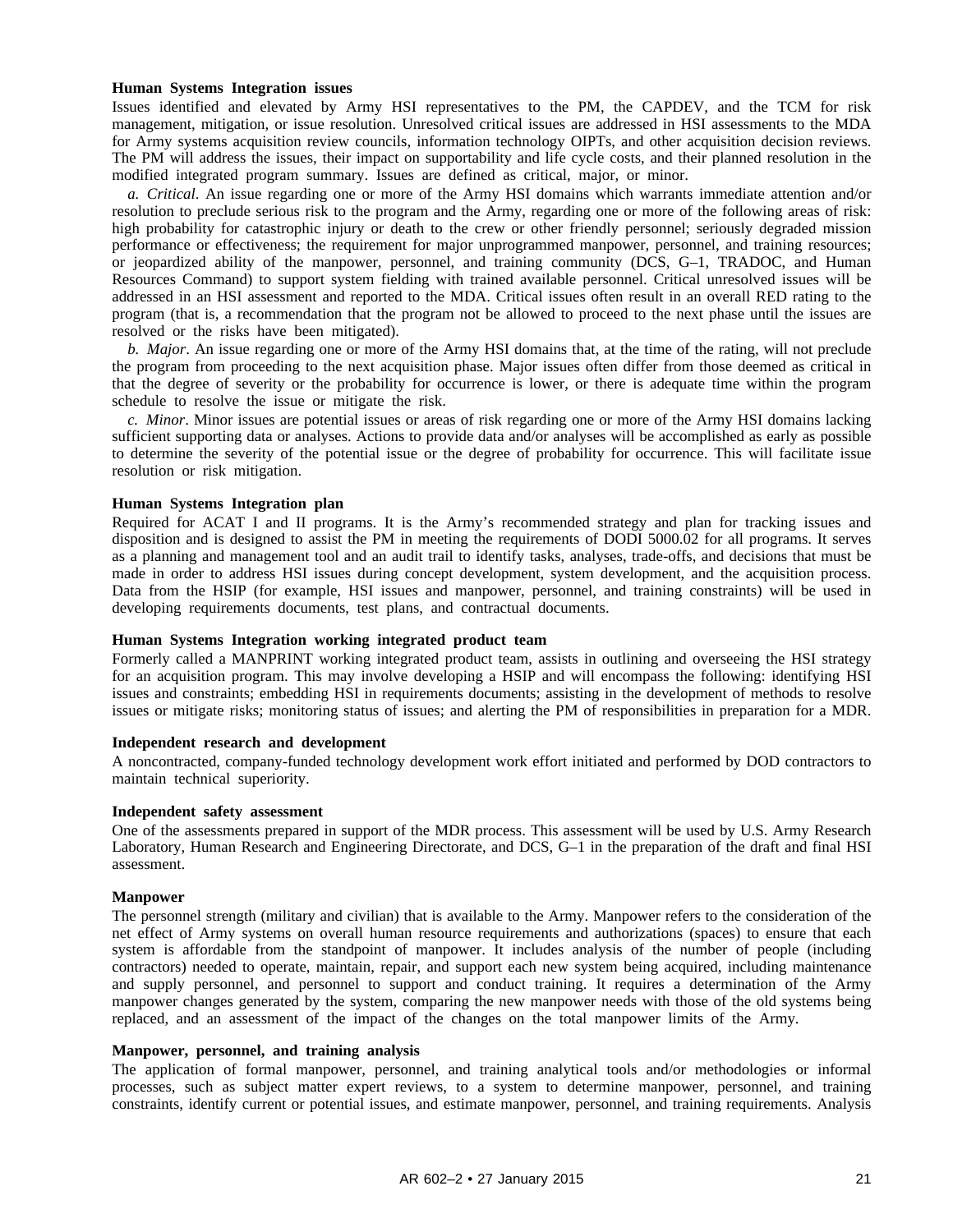results are used to prepare the manpower, personnel, and training assessment and/or furnish manpower, personnel, and training data to the ICDT, IPT, or HSI WIPT.

#### **Manpower, personnel, and training assessment**

A review of the status of manpower, personnel, and training of a system as it approaches the end of an acquisition phase in the system life cycle. Its purpose is to influence and support the MDR process that determines whether the system is ready to transition to the next scheduled phase. Issues are identified and, if practical, solutions are recommended. The assessment is a result of an analysis of manpower, personnel, and training documentation and participation in ICDTs, IPTs, and WIPTs. As appropriate, the manpower, personnel, and training assessment will address the manpower, personnel, and training issues identified in the HSIP or other tracking documents.

#### **Personnel**

Military and civilian persons (including contractors) of the aptitudes and grades required to operate, maintain, and support a system in peacetime and war. Personnel refers to the consideration of the ability of the Army to provide qualified people in terms of specific aptitudes, experiences, and other human characteristics needed to operate, maintain, and support Army systems. It requires detailed assessment of the aptitudes that Soldiers must possess in order to complete training successfully and operate, maintain, and support the system to the required standard. Iterative analyses must be accomplished for the system being acquired, comparing projected quantities of qualified personnel with the requirements of the new system, any systems being replaced, and overall Army needs for similarly qualified people. Personnel analyses and projections are needed in time to allow orderly recruitment, training, and assignment of personnel in conjunction with system fielding.

#### **Program sponsor**

Generic term for the person or entity that advocates, funds, or supports the Program being executed by a PM.

#### **Soldier**

In this regulation refers to military personnel.

#### **Soldier survivability**

Addresses the characteristics of a system that can reduce fratricide, as well as reduce detectability of the Soldier, prevent attack if detected, prevent damage if attacked, minimize medical injury if wounded or otherwise injured, and reduce physical and mental fatigue. It also includes those factors (combat ensemble, training, or combat equipment) that enable Soldiers to withstand or avoid adverse military action or the effects of natural phenomena that would result in the loss of capability to continue effective performance of the prescribed mission.

#### **Soldier survivability assessment**

Assesses the system's effects in regard to Soldier survivability. Data from this report and subsequent updates are input to the HSIP or HSIP-like tracking document and the HSI assessment.

#### **System**

Includes individual systems, systems of systems, and family of systems. In some respects, the "system" is the force (such as, a brigade combat team) rather than one item of equipment.

#### **System of systems**

Multiple systems that must interact with each other to achieve design capabilities. Illustrative is the Army Battle Command Systems, which consist of a series of individual command, control, communications, computers, intelligence, surveillance, and reconnaissance systems that must be integrated horizontally and possess common hardware and software to ensure total system effectiveness.

#### **System safety**

The application of engineering and management principles, criteria, and techniques to optimize safety within the constraints of operational effectiveness, time, and cost throughout all phases of the system life cycle.

#### **Target audience description**

Lists occupational identifiers for personnel who are projected to operate, maintain, train, and support a specific future Army system. Further, for each identifier, the target audience description should provide an information source, which describes the characteristics of the personnel identified and estimates the number of personnel required. Describing projected system personnel early in the acquisition process increases the Army's flexibility to achieve the best system solution in terms of design, affordability, supportability, and performance.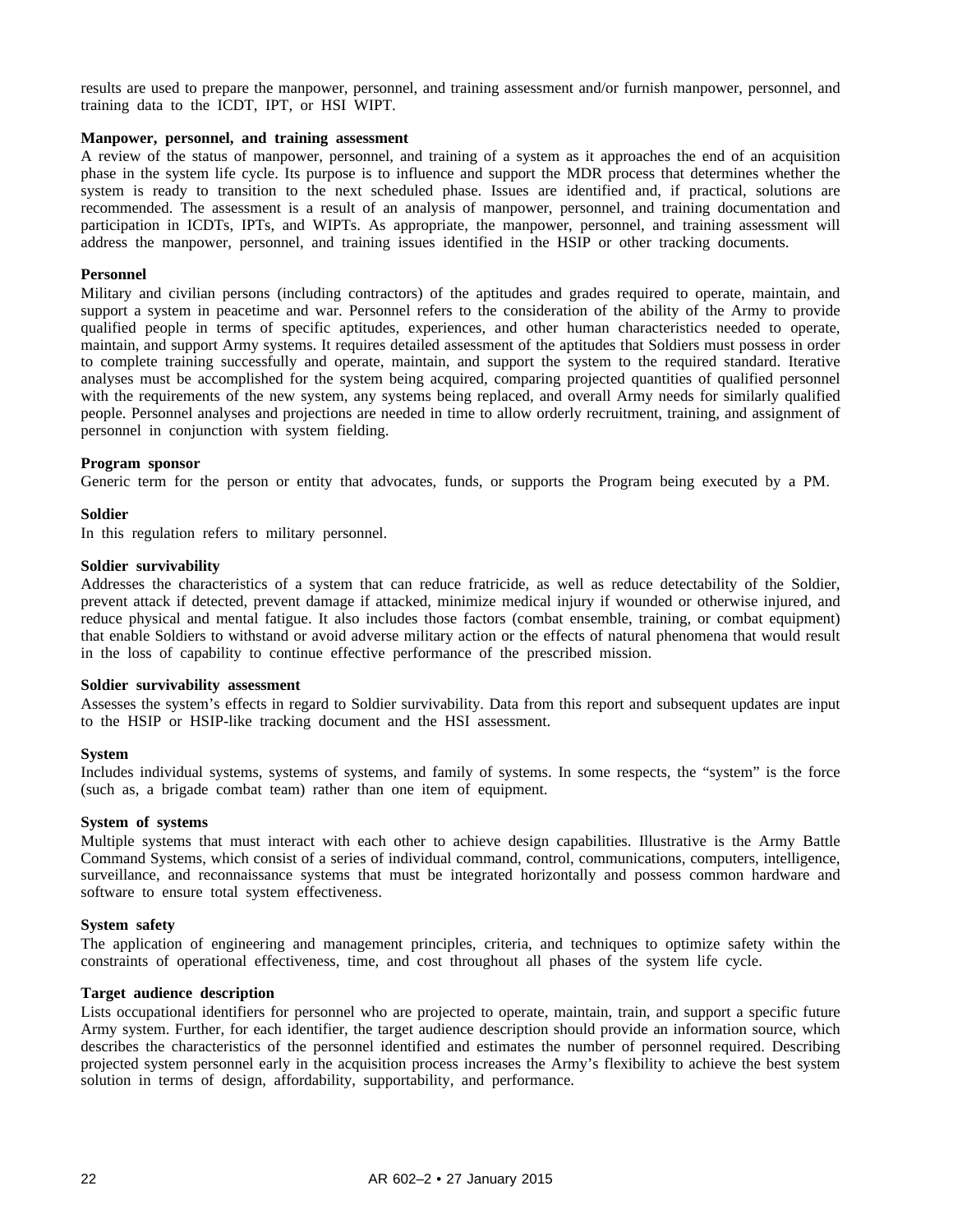#### **Total system**

A composite of skilled people, procedures, materials, tools, equipment, training devices, and software that provides an operational capability to perform a stated mission (in the case of a materiel system) or a particular function or set of functions (in the case of an automated information system). A total system includes manpower (the number of people required for its operation, maintenance, and support), personnel (the aptitudes, capabilities, and limitations of the designated operators, maintainers, and support personnel), the affordable school and unit training necessary to ensure that those personnel can achieve the system performance requirements, and the required support equipment and doctrine.

#### **Total system performance**

Equates to the function of the following: the performance of the equipment (both hardware and software), the performance of the human (the operator, maintainer, and repairer), and the environment (operational, social, and physical).

#### **Training**

Consideration of the necessary time and resources required to impart the requisite knowledge, skills, and abilities to qualify Army personnel for operation, maintenance, and support of Army systems.

*a.* It involves—

(1) The formulation and selection of engineering design alternatives, which are supportable from a training perspective.

(2) The documentation of training strategies.

(3) The timely determination of resource requirements to enable the Army training system to support system fielding.

*b.* It includes analyses of the tasks performed by the operator, maintainer, and supporter; the conditions under which they must be performed; and the performance standards that must be met.

*c.* Training is linked with personnel analyses and actions in that availability of qualified personnel is a direct function of the training process.

# **Section III**

# **Special Abbreviations and Terms**

This section contains no entries.